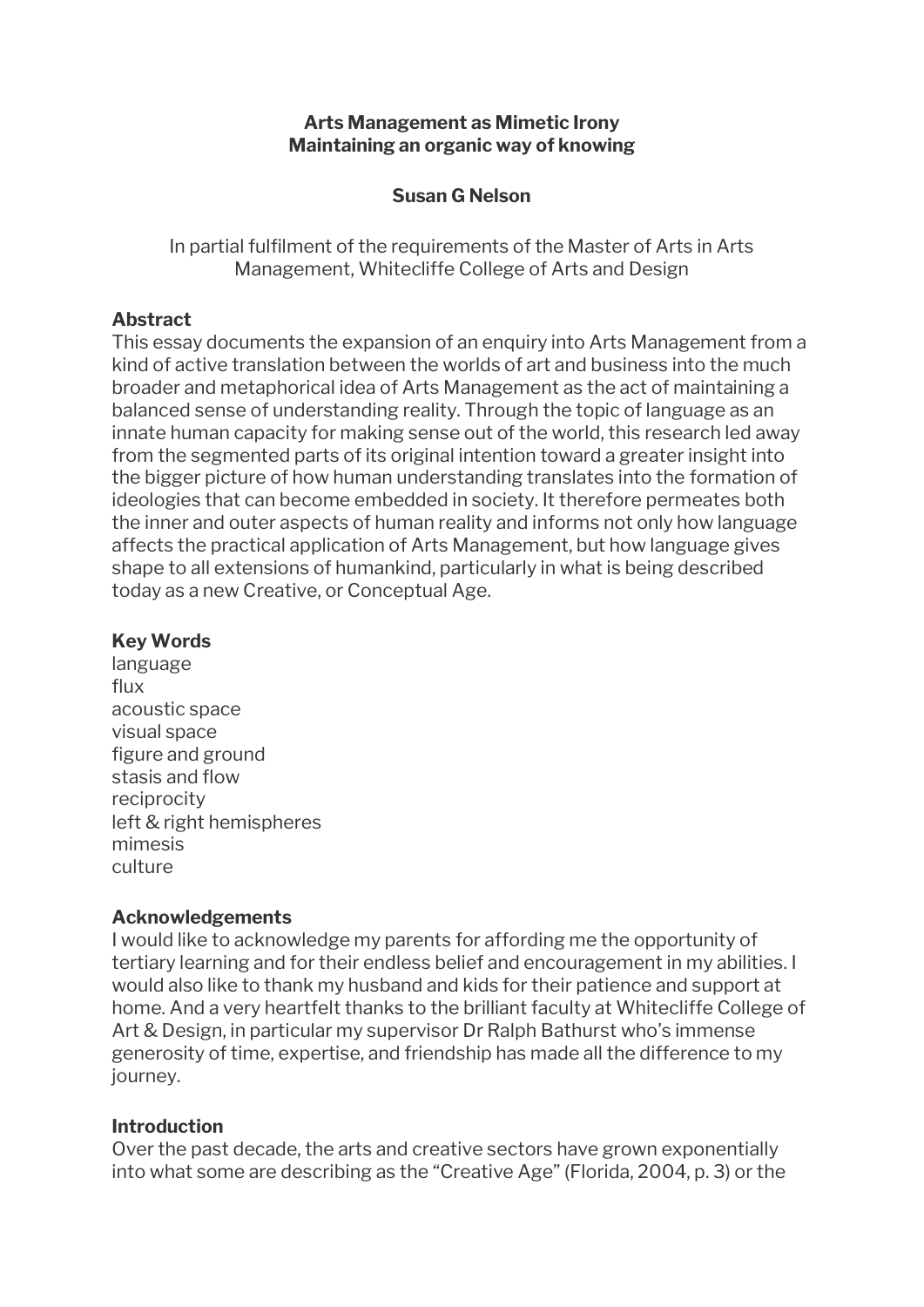"Conceptual Age" (Pink, 2005, p. 30). Creativity is the new commodity. Corporations are introducing poetry and other creative tools to help employees begin to see in new ways (Morgan, 2010, p. 195). The boundaries for where creative methods and artistic talents are considered suitable are broadening. There are new pathways being explored in management practices and exciting "intersections" (Johansson, 2004, p. 16) being created between previously conceived incompatible "organisational species" (Morgan, 1998, p. 14).

Historically, however, the arts and creative industries have faced a longstanding dilemma whereby money, profit, and the ubiquitous bottom line represent the nemesis of artistic integrity and an unfortunate necessity for survival as creative organisations operating in a conventionalist business world. By the 1960s arts companies had evolved to the point where traditional business and management practices were no longer adequate. Arts Management began emerging as a new category of management that strove to re-interpret business structures so that the nature of creativity and artistic purpose, as opposed to profit increase, could be better served (Pick, 2005, p. 47). This required a more reciprocal approach that acknowledges and accepts the passionate, unpredictable and often chaotic characteristics of the creative process. It has been my view that the successful arts manager requires an ability to effectively interpret and translate the ambiguous language and culture of the arts into the more quantifiable and traditional language and culture of business and economics.

This essay was originally intended to explore the differing cultures and languages of business and art and the extent to which ineffective interpretation and translation has been affecting the integration and success of arts organisations under the current business ideology. However, after further examination of the literature it has instead led to a much bigger picture of language as the umbrella factor behind all human cognition and perspective, or in Gadamer's words "how language speaks us" (Gadamer, 1999, p. 463). The increasing acceptance of creativity and unorthodox management practices in today's Creative Age is not just limited to the arts anymore. It appears to be more of a right hemisphere renaissance on a worldwide scale that is occurring as a collective cognitive shift that could result in a new conceptually realised business ideology.

My initial inquiry into effective communication between business and the arts arose out of personal experiences within both fields. As an exhibiting visual artist, the realisation of ineffective literal and verbal translation around artworks became a catalyst for further exploration into the use of poetry and context to capture the suggestion of an artwork more effectively so that the connectivity between a beholder and an artwork may be enriched while maintaining an openendedness and individuality to the viewer's experience. Additionally, the idea of translating the arts became conspicuous during an internship position as Coordinator of an arts conference at New Zealand's national arts council (Creative New Zealand) in 2010 where I observed a strong arts purpose coexisting with the strict financial and bureaucratic obligations of governmental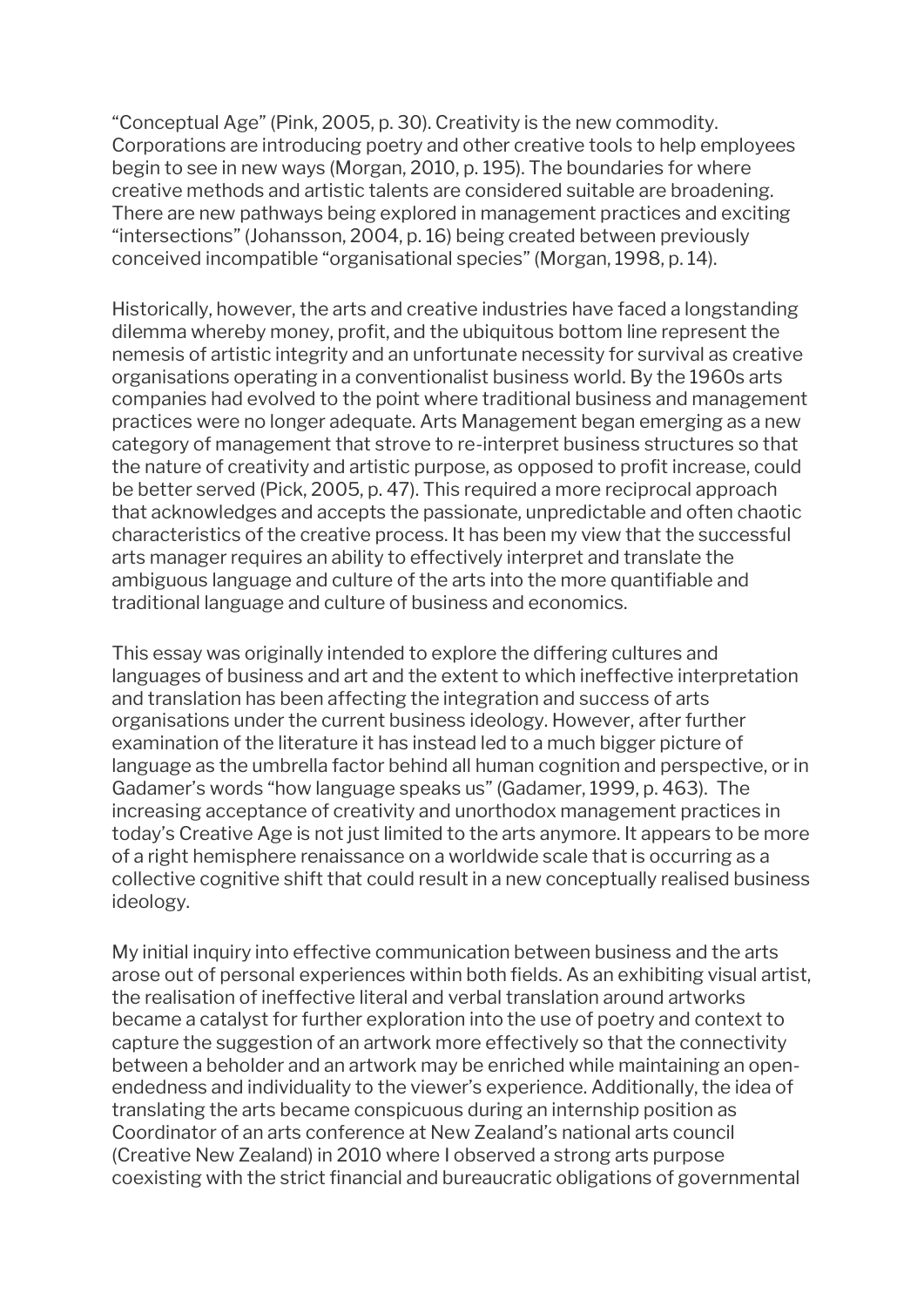regulation. This conference, known as the 21st Century Arts Conference, is offered to various national arts organisations that have received funding for projects as well as to other relevant industry professionals where space permits. The main purpose of the conference is to reinforce the Government's financial aid by following up with an annual opportunity for these arts organisations, including some international arts professionals, to enrich their knowledge through the exchange of stories and expertise. It is also a welcome opportunity, as stated by many of the participants, to reunite with industry colleagues and meet new contacts where it is otherwise difficult to do so in the often intense working pace that is typical within the arts industry. Creative New Zealand, in my view, epitomises a working environment that lies somewhere in between the arts world and the world of business and economics and I became curious to observe how the language of art and the language of business affected communications both in the daily practices of the office and within the context of an arts conference.

In summary, this topic extended beyond discussion of only two aspects of industry into a whole human way of knowing based essentially on the underestimated interaction of the left and right hemispheres of the brain. The terms art and business emerged instead as representatives of left and right hemisphere interaction, which ceased to stand as two separate entities but rather two aspects of a whole. Arts Management by extension became a metaphor for the perpetual and dynamic interplay of the brain when not impoverished by any dominating forces or hegemonic stigmatizations that language can often perpetrate. It could also potentially, in its practical expansion as a category of

management in the Creative Age, be one of the main contributing factors in a global cognitive movement that involves greater synthesis between the hemispheres of the brain. Additionally, the structure of this report became such that strict segmentation was not conducive to the weave and flow of what is often a very non-linear topic and therefore is presented as an essay with directional headings where some sections emerge. Following the views of mainly Gadamer, McLuhan, Arnheim and Morgan, and using interpretivist and hermeneutic methodologies because of their interrelatedness with the human way of knowing, I explore the phenomenon of what is currently referred to as Arts Management in the broader context of language as two opposing yet unifying hemispheres in constant interplay, and the bigger picture of this as an ideological movement.

#### **Language: Distilling and Constituting Reality**

Present day understanding of left and right hemisphere interaction is less clearcut than ever (Goleman, 1997, p. 59). The nexus of interaction between the hemispheres of the brain pertains to a constant flux that is perpetual and uncontainable. I believe this nexus to be the epitome of the human condition and that language is to be explored in this capacity as both the mimetic and abstracted yin and yang of thought. The Taoist yin and yang principle is based on the paradoxical notion of a stationary flux that represents unceasing change as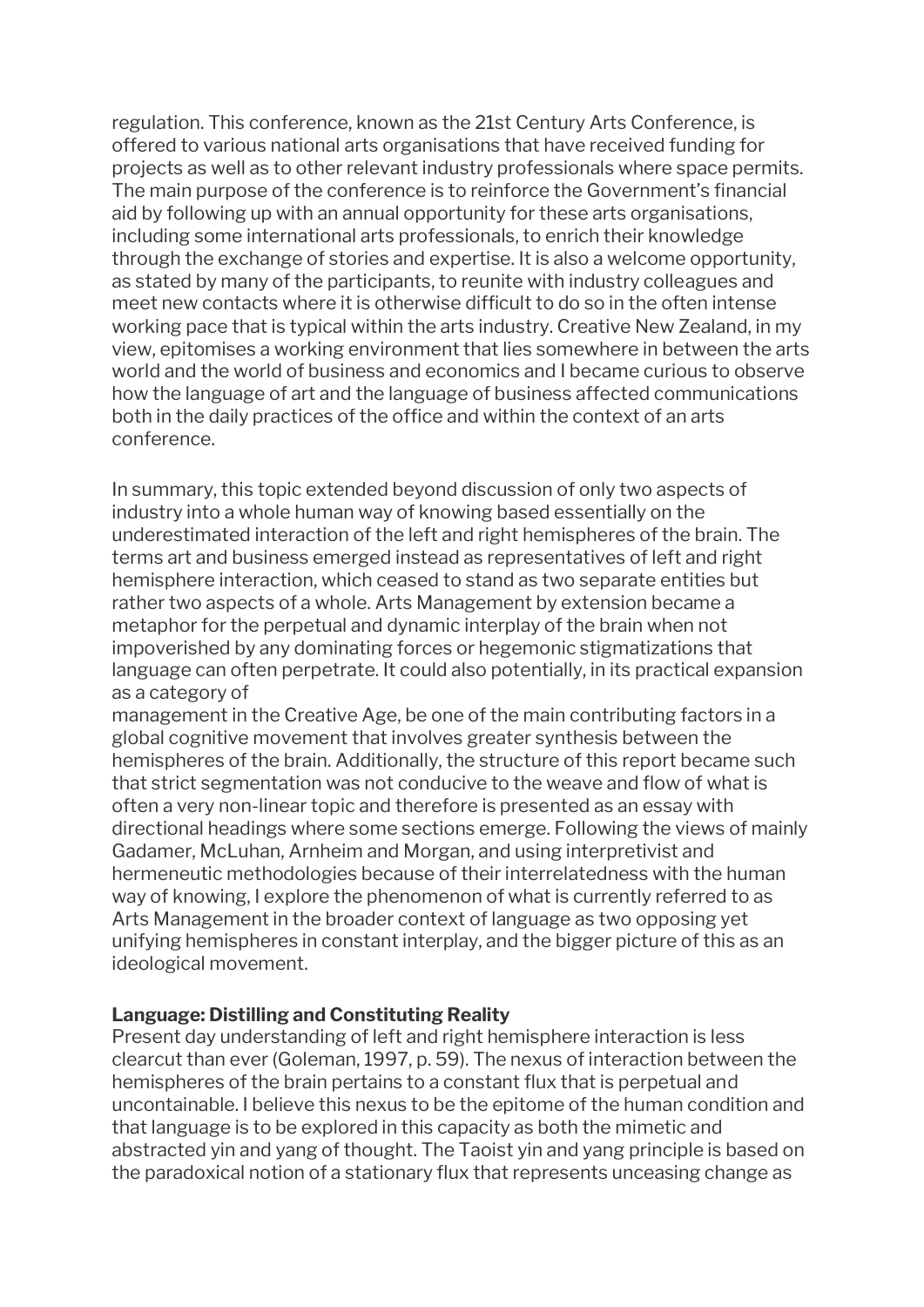the essence of nature, and the duality of opposing forces that constitutes the unity of an indivisible One (Arnheim, 1966, p. 225). Arnheim believes that none of the linguistic conceptual models do justice to interaction because "the task of describing interaction discursively is insoluble in principle" (Arnheim, 1966, p. 231). Although problematic, I believe this statement describes the conundrum of language in human understanding and helps to explain the idea that language can be considered a distilled element of human reality, yet remain an atom of infinity. For it contains within it a centreless and uncontained essence that deals with thought, vision, perception, communication, culture, intuition and all other complexities involved in human knowing (Carpenter & McLuhan, 1960, pp. 66– 67). And since human knowing affects the ideological forces that shape reality, it has to be the starting place for further examination of a right hemisphere renaissance in a worldwide cognitive movement.

As there are currently many differing viewpoints surrounding the origin of language, I explore three main theories in order to build a more inclusive and shared definition for the term language. The three main theories are: one, that language grew out of social interaction as a tool for greater organisation and survivability (Bickerton, 1995, p. 8); two, that all thoughts, artefacts, and extensions of the human species (including social interaction) are the result of an innate capacity for language (Bickerton, 1995, p. 161; Gadamer, 1999, pp. 402– 404; McLuhan & McLuhan, 1988, p. 3); and three, that language begins with sight and is a multi-sensory relationship with reality which the alphabet has in fact diminished (Arnheim, 1966, p. 139). Upon closer inspection of the details behind these differing viewpoints, one could create a generalized definition of language as a sense-making ability based on not any particular mode of perception, but the multifarious and simultaneous receptive capabilities of human beings. Hence in this essay I argue that language embraces McLuhan's notion of a more balanced and unified visual and acoustic space, Gadamer's hermeneutical view that language is thought, Arnheim's notion that perception (and therefore language) is a sensory experience, and Churchland and Pinker's ideas that language is a social tool we use to make sense of the complex world around us. Comprehension of this topic, therefore, begins with three reader attributes: first, openness to allowing for constant interplay between the many categories that help

to give meaning to the word language; secondly, openness to the infinite individuality of perception, and thirdly awareness of the fact that even the many carefully utilised words in this essay remain potentially inadequate containers of meaning.

# **A Linking Thread**

I begin with an overview of Marshall and Eric McLuhan's Laws of Media (1988), in which a common thread emerges as a link to several other linguistic theories. Although assisted by his son in the writing of this book, I will henceforth identify the ideas in the singular as the summative work of McLuhan senior. McLuhan describes language as a dynamic source of infinite complexity from which every thought, idea, behaviour, and artefact flow (McLuhan & McLuhan, 1988, p. 3). In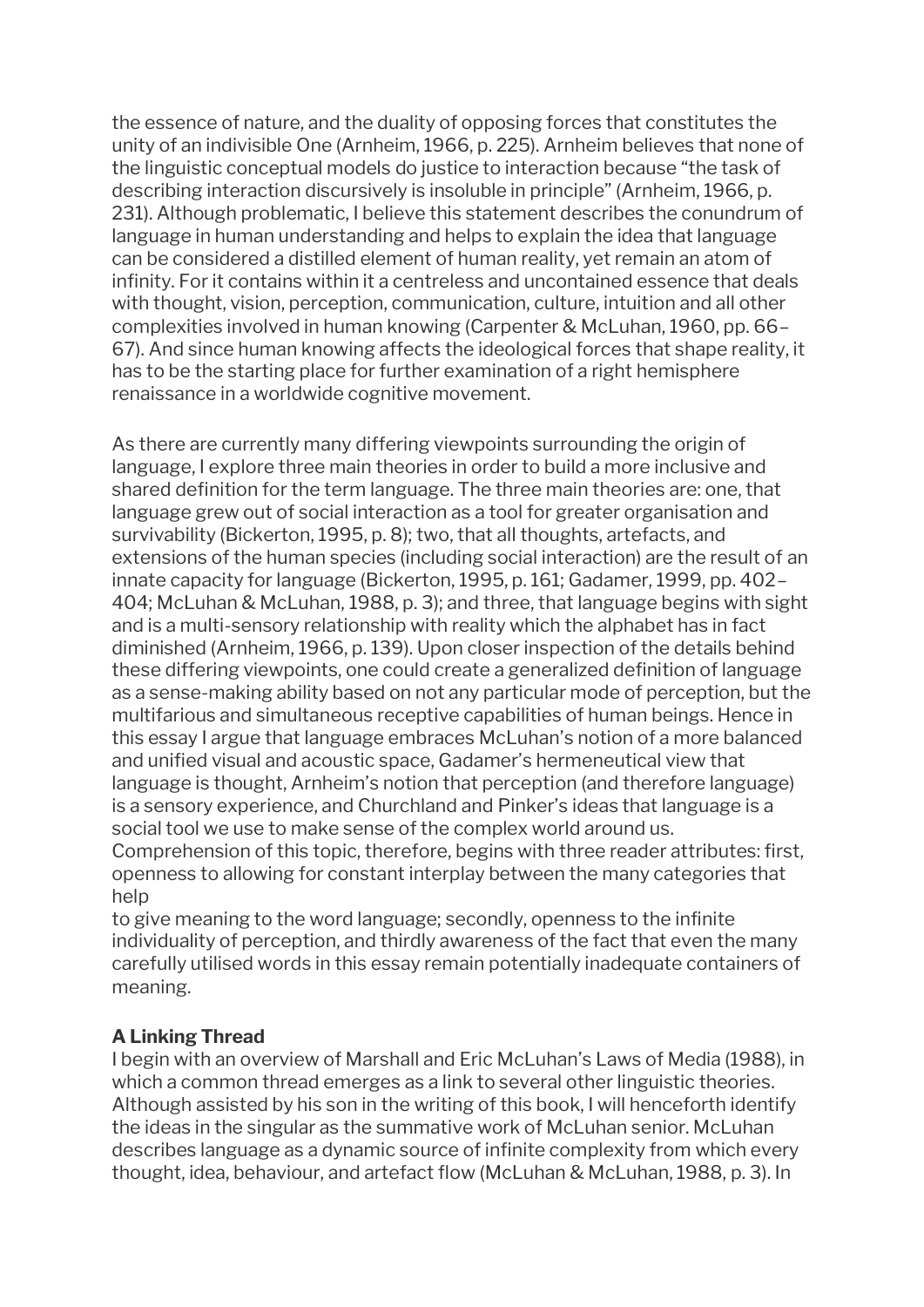essence, this source is the world around us in constant interpretation. It is more of an uncontainable energy, rather than a mere tool that exists inside an entity or environment. It is therefore not a point of perception, but the most innate and organic space from which perceptions grow.

The purity of this origin has been distilled by what is referred to by McLuhan as "the only known possible four testable statements that can be made about all media", or the "tetrad" (McLuhan & McLuhan, 1988, p. 7). The tetrad is made up of four questions (listed in glossary) that one can ask about all things in order to determine how the left and right hemispheres interact in order to learn or solve a problem rather than unknowingly falling victim to using left hemisphere modes of cognition to solve right hemisphere problems, as he believes human beings have been doing since the invention of the alphabet (McLuhan & McLuhan, 1988, p. 128). McLuhan also discusses the notion of "figure and ground" (McLuhan & McLuhan, 1988, p. 18) which echoes the yin and yang theory of dynamic interplay, and the idea of constant left and right hemisphere interaction in a more spatial sense. Hence language becomes a multi-dimensional medium of human reality whereby an environment does not surround or contain, but is in constant negotiation and interaction with the various sensory elements of human understanding. Words, both written and verbal, are useful as tools to create shared understanding, but become infinitely individual when, as written by Gadamer (1999), Arnheim (1966), and McLuhan (1988), their true meanings are derived from the various contributing elements of context, culture, personality, human conditioning, sound, rhythm and all the spaces in between, rather than their objectified alphabetic associations.

McLuhan introduces the invention of the alphabet as the turning point in human perception when visual space began its path toward left hemisphere domination. Although this modern revolution of human language took centuries to take hold, its subsequent effects on the mind have shaped entire ages of human knowing (McLuhan & McLuhan, 1988, p. 33). From this point in classical antiquity (around 550 BCE), McLuhan offers a bird's-eye-view journey through the ages of human understanding whereby acoustic space and visual space become the main characters in a story that leads to the bigger picture of present day thought. Although not always referred to under McLuhan's nomenclature, these two elements comprise a linking thread through many linguistic theories as they pertain to the opposing perceptive modes of the left and right hemispheres of the brain in constant interplay. The dynamic interaction between visual and acoustic space is, in my view, not only the essence of language, but the idea behind an ideal management philosophy based on the human condition: the conflict of order and chaos in mimetic and reciprocal orchestration.

## **Visual and Acoustic Space**

The defining qualities of visual space stem from the formulaic method and nature of the alphabet. The alphabet became a representational tool with which to regulate the sounds of our communications using the sequential zone of the brain (McLuhan & McLuhan, 1988, p. 16). It was not only through the regulation of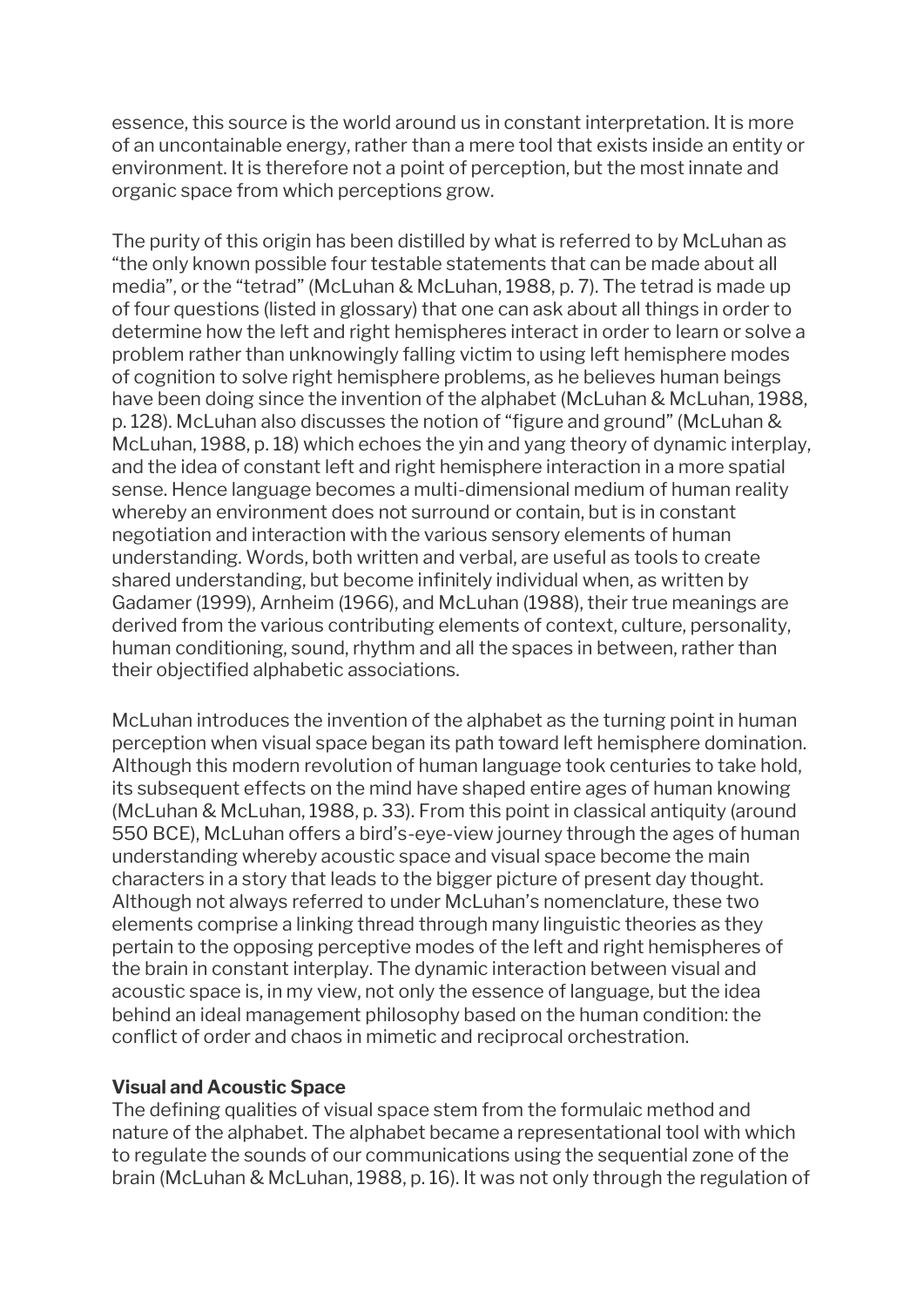speech, or 'logos', but mainly through the written word where the left hemisphere thrived using serial methods (progressive – one idea after the other) for mental order through the physical act of writing and reading (McLuhan & McLuhan, 1988, p. 73; Pink, 2005, pp. 18–19). The alphabet also provided the foreground for objective thinking that has forever changed the way Western societies know. Visual space, in contrast to Arnheim's sight oriented theory of immediacy, is a contained and linear man-made form of language that attaches made-up sounds and arbitrary meanings to abstracted written symbols (McLuhan & McLuhan, 1988, pp. 4, 14,15). With the written word, and therefore the expansion of visual space, human beings became able to shift the focus from the ear to the eye thereby separating the outer world from the activity of the other senses. In other words, human beings could now think about what they saw, perceived and said instead of just seeing, perceiving, and saying it. An ideal put forth by Plato in the hope that it provide a solution to the misunderstandings between men and create greater order, harmony, and ultimate survivability (McLuhan & McLuhan, 1988, pp. 13, 17). Instead, it has potentially moved us away from the organic tongue of the senses and therefore unimpinged mimetic knowing.

The impact of visual space has been immensely powerful in the subsequent delivery of geometry, mathematics, physics and science upon which much of the human way of knowing has been based historically. By feeding and favouring the sequential zone of the brain, we began building the strength of the left hemisphere until it eventuated into the dominant force in human cognition. As late as the 1800s, scientists such as Paul Broca and Carl Wernicke were still confirming the left hemisphere as the control centre of human speech and language (Pink, 2005, p. 14) which was the only differentiating intellectual factor between human beings and animals due to the fact that it allowed human beings to think and see beyond their immediate surroundings. The right hemisphere was written off as an evolutionary animal left-over until the 1950s when Roger W. Sperry won the Nobel prize for his research that found this thinking to be flawed (Pink, 2005, p. 14). Sperry described the language of the left hemisphere as "inadequate for the rapid and complex syntheses achieved by the right" (cited in Pink, 2005, p. 23).

Prior to the alphabet, preliterate language existed only in its acoustic form and is described as an organic way of understanding, or mimesis (McLuhan & McLuhan, 1988, p. 16). Acoustic space represents a constant flux whereby the uncontainable, multisensory, multidimensional qualities of the knower and the known become the same (McLuhan & McLuhan, 1988, pp. 16, 33). It accounts for all the various sensory elements that accompany (or more accurately, become) a communication which in turn affects an interpretation and a meaning in both the speaker and the beholder. This echoes Arnheim's views whose issues with "linguistic determinism" (Arnheim, 1966, p. 139) stem from the idea that language can somehow be detached from the other senses and Gadamer's notion that the written word "only makes the task of real hearing more difficult" (Gadamer, 1999, p. 463). Acoustic space represents a simultaneous mode of perception that is prevalent in oral societies, poetry, and song whereby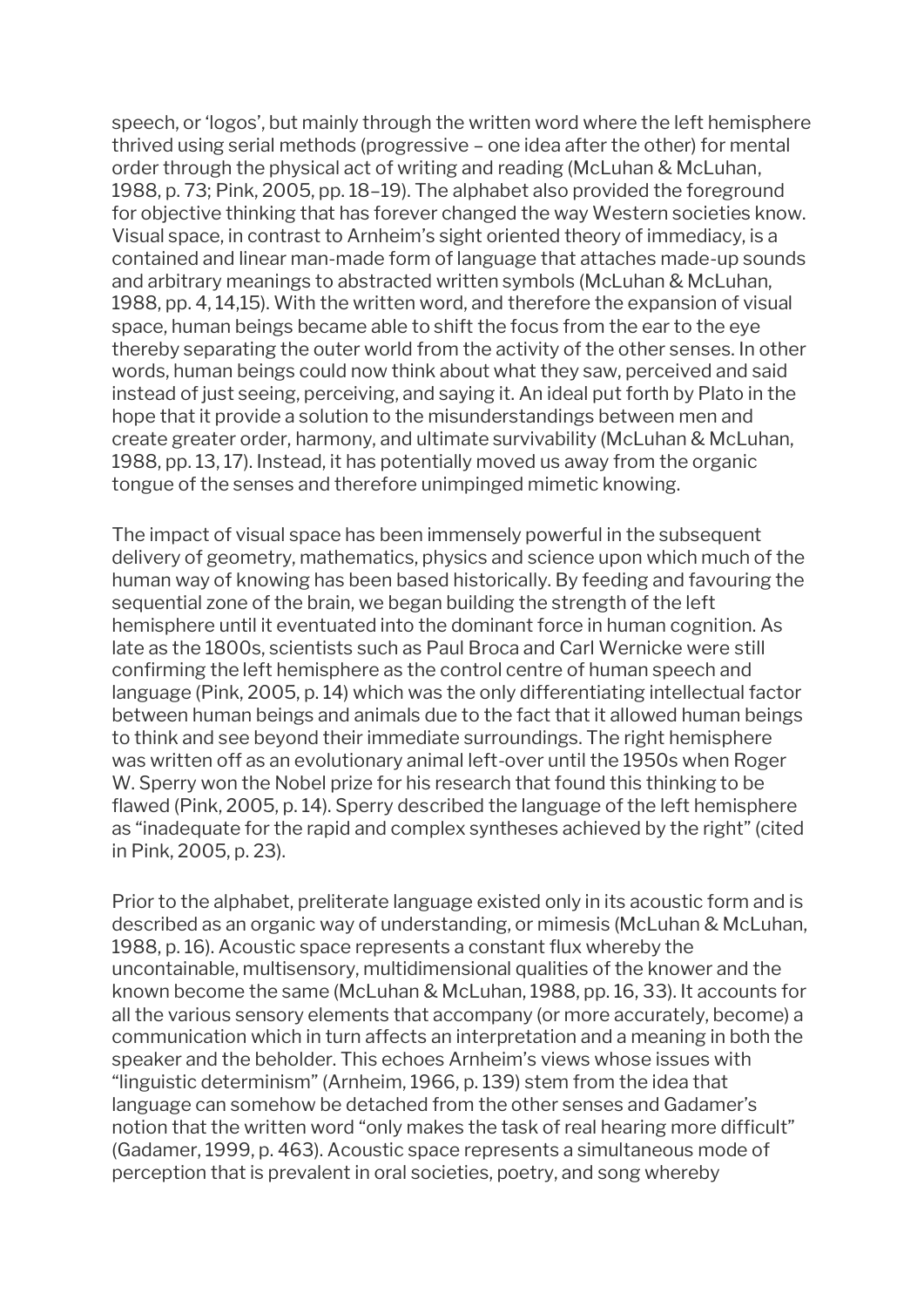understanding is instantaneous and memorisation organically activated through the multisensory experience (Arnheim, 1966, p. 143). It is the soul of the conversation, translation, or narration and the individual meaning a speaker brings to words through feelings and interpretations that are heard through pitch, rhythm, meter and subtle inflections.

Left hemisphere dominance has not only given many Western societies the 'gift' of logic, but it has also completely reshaped the environment which gives it power for a secure foothold in the future. Maps, roads, neighbourhoods, and transportation systems are not just modern conveniences, but a reflection of an entire lineal and systemic way of thinking that McLuhan has declared a possible residue of nihilism (McLuhan & McLuhan, 1988, p. 72). This raises the question of whether modern industry and the machination of ideological business structures is merely the bastard child of a temporary misuse of sense. Or perhaps, as my logically conditioned mind suggests, it has been a necessary stage of evolution, without which the potential for a new way of seeing would not be possible. Could it be that cause and effect is simply dynamic interplay in slow motion? Perhaps, as Gladwell suggests it is "tipping points" (Gladwell, 2000, pp. 18, 19) in society created by the stagnating properties of visual space that are perpetually tipped by the opposing forces of acoustic space: the left and right hemispheres reacting with each other in a kind of worldwide Jungian consciousness (cited in Morgan, 1998, p. 223) that takes more time to transact than the quicker singular binary action of one individual.

Acoustic space, or right hemisphere attributes, were suppressed and ignored for centuries since Galileo's "law of effect" (cited in McLuhan & McLuhan, 1988, pp. 69, 110) and the prevailing wind of logic and objective scientific method that followed in the West. It was not until the dawn of the Electronic Age in the mid twentieth century that pattern-recognition and simultaneity began to supplant the overriding goal of obtaining quantifiable results (McLuhan & McLuhan, 1988, p. 110). Quantum physics and the wave particle theory were just two discoveries that showcased chaos as a potentially useful aspect of scientific progression in both the living and technological worlds (McLuhan & McLuhan, 1988, pp. 39–42). Organic mimesis, now possibly an archetype of humanity, was resurrected, but only insofar as it served the progression of logical pursuits. And this, in my view, describes not only the plight of economic survivability in the arts, but also of present day Western society as a whole: an acoustically realised culture that is living and functioning inside a visually biased framework. This coercion of the opposing forces of long dormant collectively realised acoustic space supports the evidence of change from a visually biased business world, to a more acoustically balanced way of seeing that is emerging as the Creative Age. It is the unity of opposites at work.

#### **Stasis and Flow in the Unity of Opposites**

Due to its need for memorization rather than instantaneous connection, the linearity of visual space has a tendency to cause recurrent stasis4 (McLuhan & McLuhan, 1988, p. 18) and can therefore never be obsolesced by acoustic space.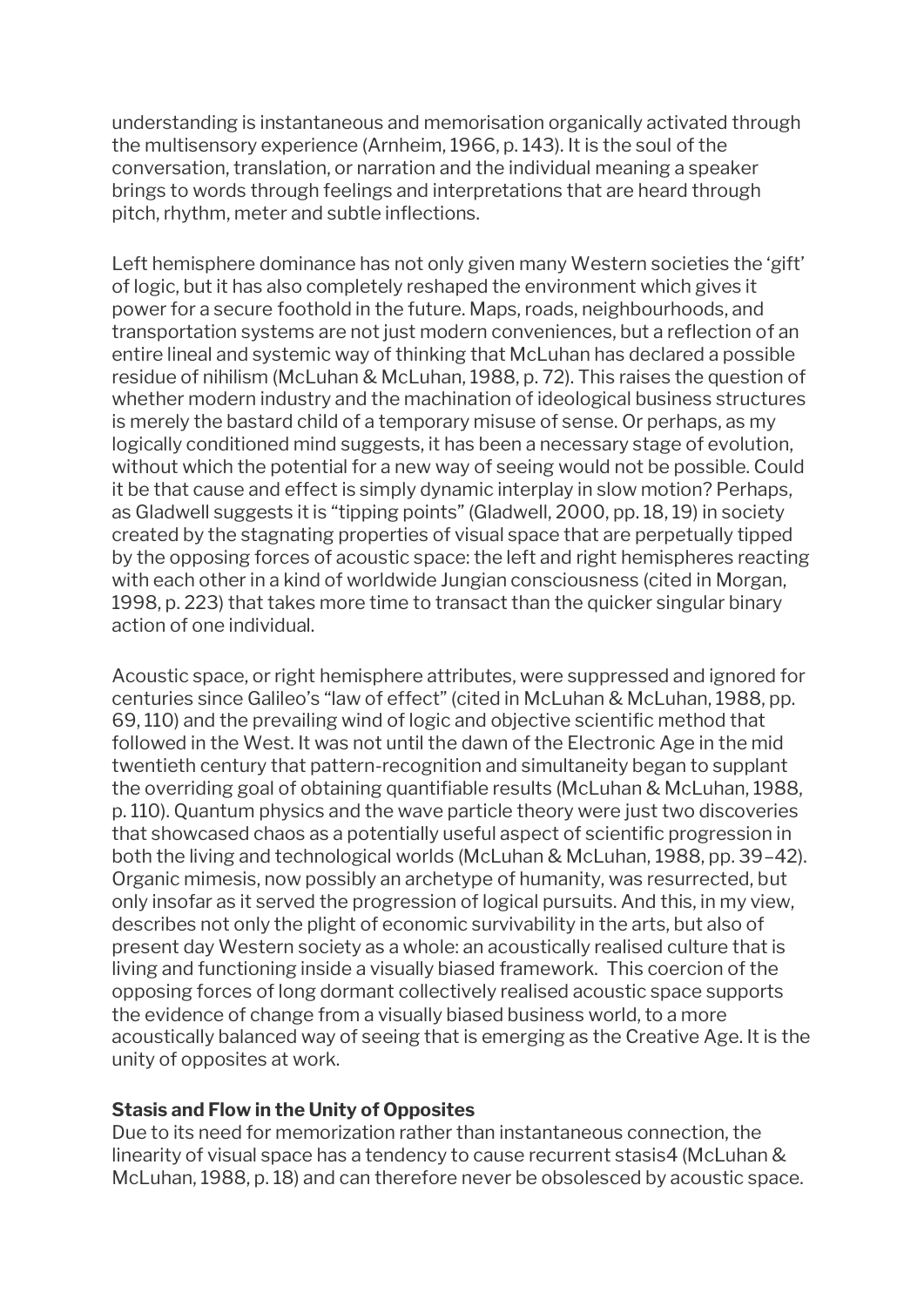In other words, what is not organic has a tendency to stagnate or become passé. Following Jung's notion that the sensory elements of human beings can be banished, but never eliminated (cited in Morgan, 1998, p. 225), if it were not for the innate existence of acoustic space human beings may have long ago become operational robots. This is not to imply, however, that ocular orientation creates robots, rather that blindness to the sensory elements of understanding results in the failure of successful tetradic testability. As McLuhan writes, "robotism is to exist without conscience or conflict of any kind"(McLuhan & McLuhan, 1988, p. 79), which in Western terms is equated with death . In Japan, to live as one already dead is to be completely expert, or a kind of superman, which Johansson agrees makes it "difficult to break out of established patterns of thought" (Johansson, 2004, p. 52). Either way, it rubs against the mimetic imperfections of having feelings and the individuality of being human. Hence, right hemisphere characteristics are to be ignored at a substantial cost to a well-orchestrated wisdom that exists only when both hemispheres take part in a kind of perpetual dance.

In the context of arts management, leadership is referred to by Lindqvist as "a dance between different spaces and atmospheres" (Guillet de Monthoux, Gustafsson, & Sjostrand, 2007, p. 7; Lindqvist, 2007, p. 7). This alludes to the idea of "fields of flow" (Guillet de Monthoux et al., 2007, p. 5) where fields indicates a less hierarchical, more floating network of relationships, rather than the classical factory model of conventional business. And flow is the means by which our bodily senses are included as relevant to the way an organisation is managed, rather than by discursive intellect alone. Flow is a kind of "sense-knowledge" (Guillet de Monthoux et al., 2007, p. 6) that suggests a wider human characteristic, rather than a mere management principle inside a contained business environment.

Flow is the antidote to stasis in that a more chaotic and ambiguous process is free, if not encouraged to occur. However, like the antagonistic relationship between acoustic and visual space, each requires the other for a kind of paradoxical continuous discontinuity in the ever-changing fluidity of survival. Language and the human condition, as is re-defined here, is this very selfperpetuating balancing act between a need for making sense and an acceptance of ambiguous and individual perception-based meaning. This idea of circular fluidity and catering to ambiguity is also, in essence, the definition of Arts Management in the works of Bereson (2005), Pick (2005), Morgan (1989), Follett (1987), Ibbotson (2008), and Guillet de Monthoux (2007) to name only a few.

If one were to pan out, metaphorically speaking, the phenomena of stasis and flow are evident in a broader biological and ecological context. From a cellular level to an organisational level and beyond, wherever tensions occur, forces of coercion create movement or change (Morgan, 1998, p. 233). This echoes Aristotelian causality which was applicable to both nature and artefacts and widely accepted until the Gutenberg era when printed text and increased regulation of shared linear information marked the "complete ascendancy"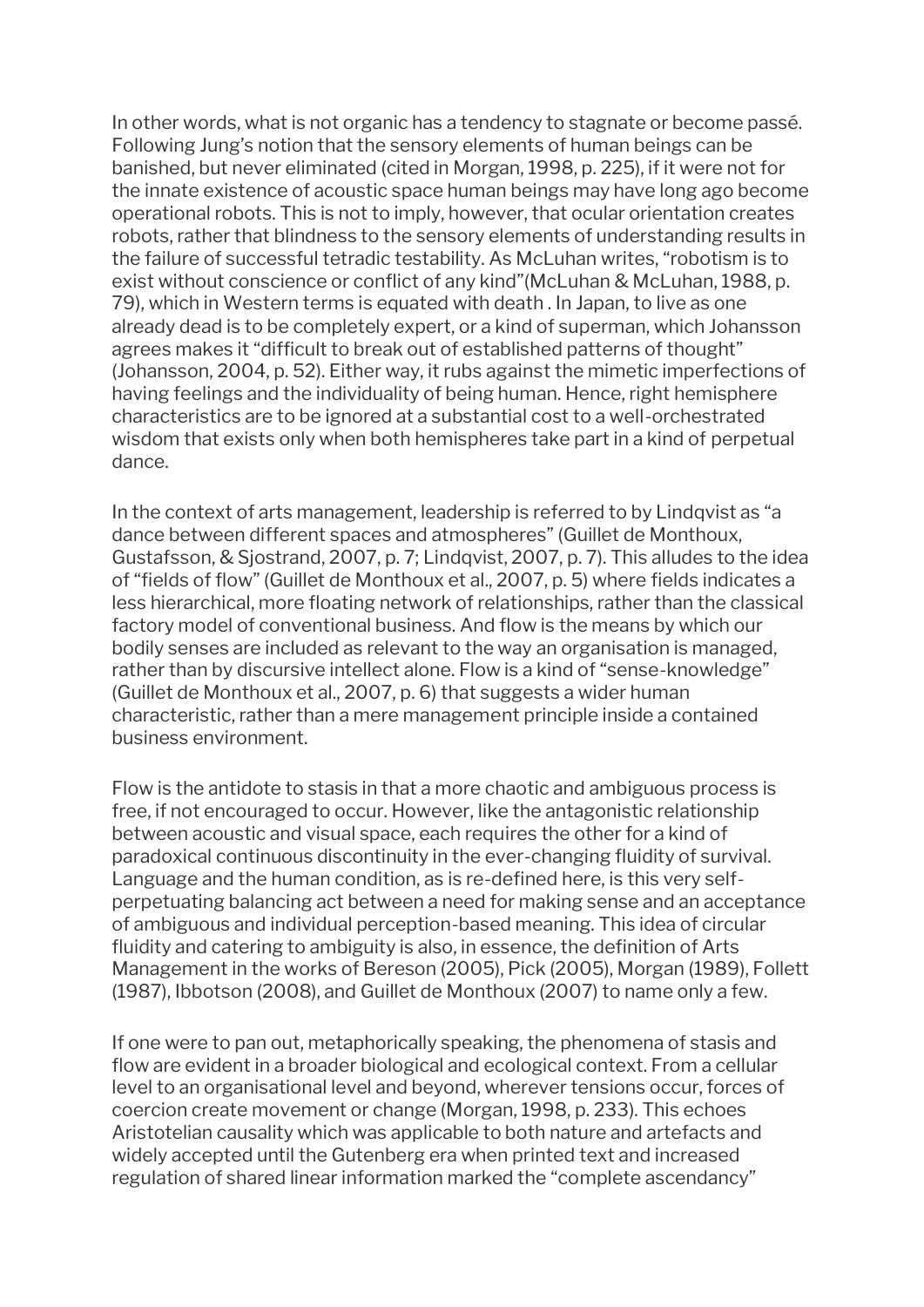(McLuhan & McLuhan, 1988, p. 88) to visual space dominance and the unification of man's ultimate goal for total control and order.

On an organisational level, Greiner talks of stasis and flow as the unforeseen effects arising out of rigid systems of bureaucracy under a machine model of management (Greiner, 1972). Beyond the organisational level, old eras dawn into new based on the limitations of the last as evidenced in the transgression of the steam engine into the machine, the machine into electricity, and electricity into satellite capabilities and digitisation. All of these are creative extensions of man's capacity for language, albeit deceivingly linear in progression and dominated by a left hemisphere desire for a final result in greater power, efficiency and domination over the environment.

Ironically, as we enter a climate of quickening globalization and increasing human affinity for simultaneity (McLuhan & McLuhan, 1988, p. 80), it may be visual space dominance itself that will give rise to a collective awakening of the right hemisphere and ultimately spell its own demise. McLuhan describes our present situation as a paradoxical way of existing in an acoustically realised world of instantaneous internet and satellite capabilities, while trapped by an overwhelming visually biased system of procedures found in Western education, commerce, politics, and legal institutions (McLuhan & McLuhan, 1988, p. 80). The idea of stasis and flow in a unity of opposites speaks more to the original intentions of the four causes in that it was about the tensions that occur between concrete and expressive or moving parts rather than a successive means to an end: between regulated phonetics (visual space) and mimetic qualities (acoustic space) resulting in unimpoverished understanding, or on a broader scale, between harmonic ideological forces (figure) and a balanced way of thinking (ground) resulting in a sound and adaptable civilisation.

## **The Mimetic Organisation**

In examination of the practical application of this yin and yang concept in present day business, I look at Morgan's idea of understanding the organisation in a more acoustic or organic sense. Morgan compares the organisation to the organism by describing it as only one element in a complex ecosystem of many other organisations rather than an isolated and self-sufficient entity (Morgan, 1998, p. 69). An organisation must therefore not only be adaptable to environmental changes, but also be aware of the wholeness of evolution as a pattern of relations rather than separate units moving inside a contained environment. "Survival of the fittest" he says, becomes "survival of the fitting" (Morgan, 1998, p. 70) as environments cease to become external forces but rather a continuously negotiated nexus. Morgan cautions, however, against using autopoiesis (Morgan, 1998, p. 240), or the theory of evolution of the natural world, as a reflection of organisational evolution because of the fact that human beings possess an ability to influence, choose, and ultimately create the world around them (Morgan, 1998, p. 76). However, he also states that human beings "have a knack for getting trapped in webs of their own creation" (Morgan, 1998,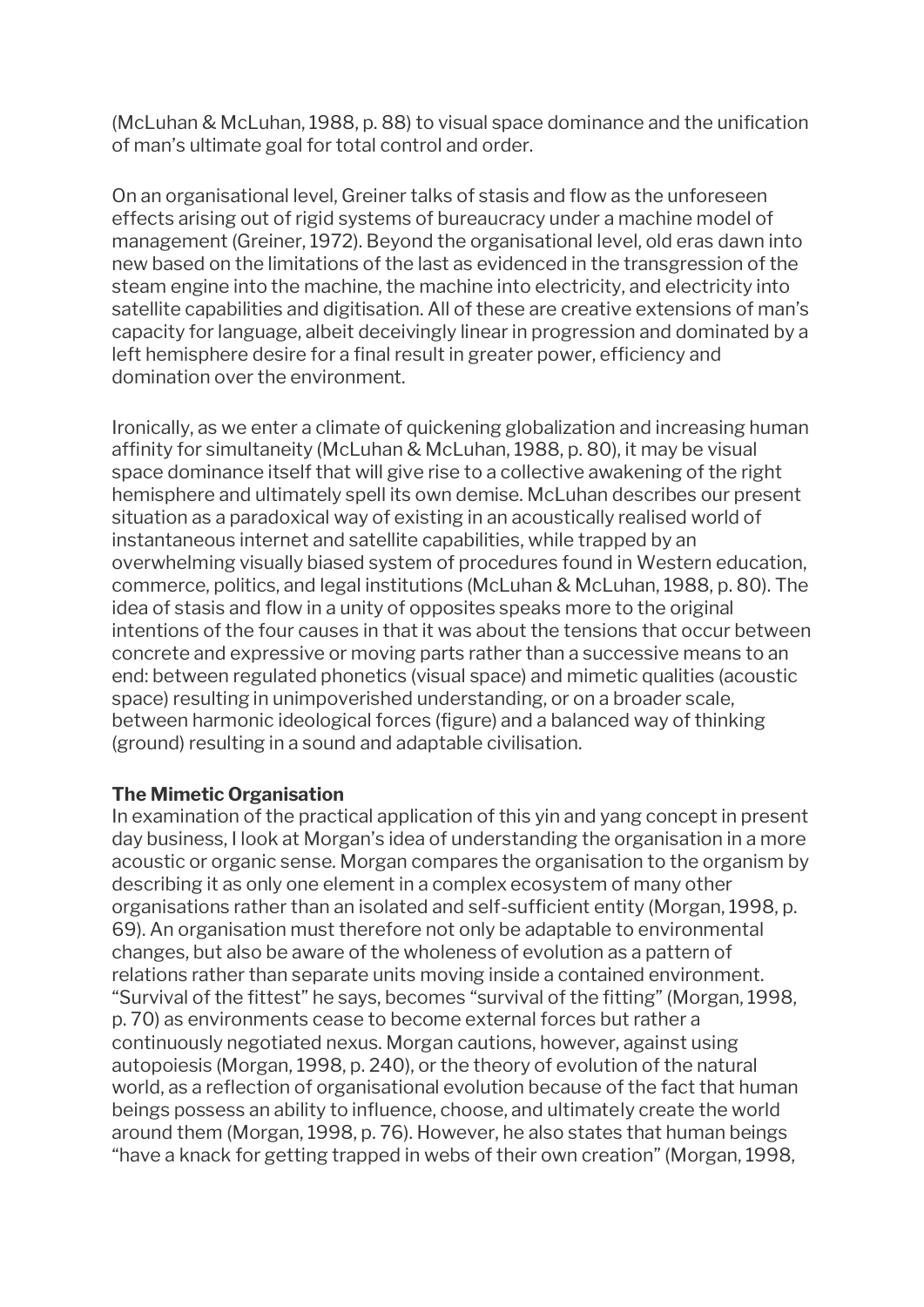p. 199) as McLuhan has suggested we have done through a lack of flexibility between visual and acoustic behaviours.

Morgan uses the brain as a metaphor for the ideal organisation where fluidity and creativity can be maintained within the formal constructs of business, but that these structures can never be fully constructed (Morgan, 1998, p. 78). The problem with this idea, as I see it, lies in the fact that human beings learn by association and assimilation and therefore not only bring a "historical sense" (Gadamer, 1999, p. 441; McLuhan & McLuhan, 1988, p. 48) to all newly gained knowledge, but also do not easily discard either the security of a norm or a newly enlightened schema (Goleman, 1997, p. 76) as described in Plato's cave allegory (Morgan, 1998, p. 199). The way in which words can hold hegemonic power or 'myth' (Bathurst & Monin, 2010, p. 2) is, in my view, the equivalent of a construct and may explain how language can perpetrate the cultural differences that serve to create perceived separations that hinder the ideal of fluidity. It would therefore follow that in order to maintain Morgan's moveable constructs, words themselves must be unfixed and individual understanding transmutable to its direct and perpetually moving context.

## **Cultures, Norms & Schemas**

This brings me to further examination of the seemingly separate cultures of business and art. Under the umbrella of language as discussed in this essay, business and art cease to become separate entities, but rather two aspects of one interactive whole. However, in present day society there are veritable cultural differences that create a perceived separation. The ambiguous stereotype of art and artistic methods became increasingly branded beside the more square shapes and structures of business when the arts filtered into the newly formed cities of the Industrial Age in the mid nineteenth century where they could be perceived alongside each other more rigorously (Pick, 2005, p. 40). Bigger audiences called for greater organisation and events which prompted an inflated economic dependency. Under a machine model ideology however, where efficiency and robotism embodied the well-adjusted protean man, many artists and arts organisations struggled to secure financial stability using standardised management structures and faced numerous uphill battles against left hemisphere dominant conventionalist perspectives.

Where business stood to conform and nurture a "group think" mentality (Morgan, 1998, p. 202), the arts served to challenge favoured ways of thinking. The artist can thus be viewed as one of Plato's cave dwellers who dared to leave the cave and then faced the challenge of appearing a madman while trying to communicate what he saw to a critical and short-sighted mass. McLuhan describes artists as the "antennae of the human race" (McLuhan & McLuhan, 1988, p. 5) because they actively practice a more sensory behaviour and therefore uphold an ability to see through a tetradic lens to a reality that is not obscured by what has become the is of accepted norms. As Wyndham Lewis writes, "the role of the artist is needed to prevent our becoming too adjusted like impercipient robots" (cited in McLuhan & McLuhan, 1988, p. 78).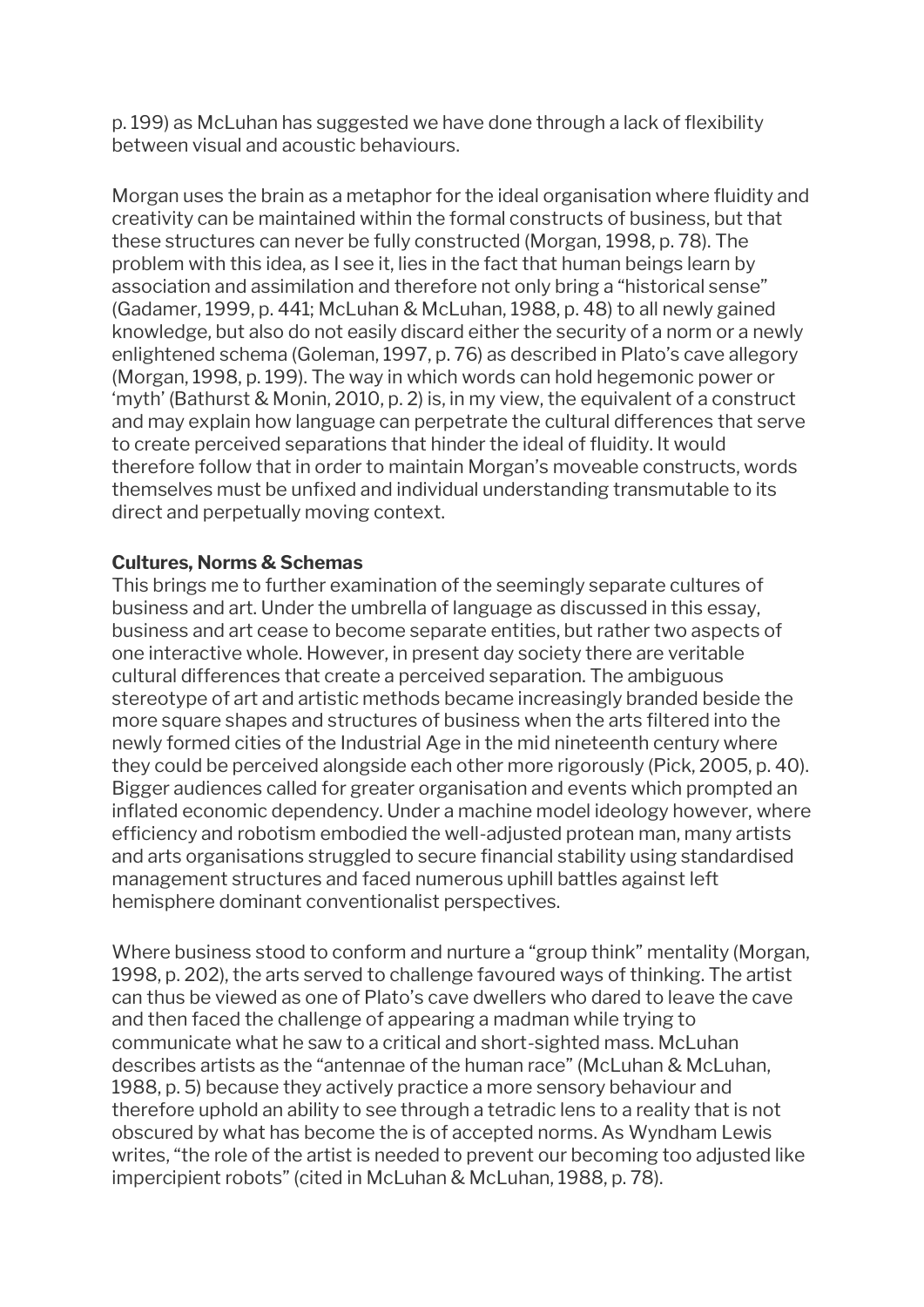Norms are the common beliefs and rituals that serve to codify a culture where shared meaning is gained through a type of learned adaptation and mass conditioning (Hall, 2002, pp. 51–53; Morgan, 1998, p. 202). The term culture, however, contains a great many meanings. In a broad sense, a culture can be described as a system whereby a group of elements are organized in such a way that they no longer operate individually (Hall, 2002, pp. 5, 6). On one hand, the need for order may be met and the human species can coordinate its actions and communications to accomplish social tasks that further its success and therefore survival (cited in Bickerton, 1995, pp. 7, 8). On the other hand, any ordered system has the potential to become embedded as a norm and prevent any action

associated with an alternative way of seeing (Morgan, 1998, p. 202). If language embeds itself as schemas, or the patterns of associations and behaviours that an individual collects as knowledge (Goleman, 1997, p. 75) then it would follow that a culture or subculture could form around prescribed contexts and subsequently affect all future situations and decisions within these contexts (Goleman, 1997, p. 96). Dawkins describes this phenomenon as "memetics" (Johansson, 2004, p. 17) (not to be mistaken for mimetics) whereby a meme, or a way of doing things, saying things or seeing things can "leap" from brain to brain allowing an ideological ideal to seep through groups or even whole societies as a form of imitation rather than true mimetic understanding.

While a strong sense of identity may contribute to the success of an individual, it has also been described as a form of denial of one's own extreme vulnerability (Goleman, 1997, pp. 97, 98). This follows Becker's view that human beings are subconsciously obsessed with their own mortality and so the primal instinct of survival emerges as resistance to any changes that threaten the security of a sense of identity and knowing what to do next (cited in Morgan, 1998, p. 212). In this sense culture can have the adverse affect of blinding oneself to their own inner reality and individuality rather than helping one cope with the external reality of a day-to-day existence (Morgan, 1998, p. 220). As Boomgaard writes, when culture permeates opinion as a fundamental instrument of identity, "cultural differences run like fast-growing cracks through society" (Boomgaard, 2007, p. 89).

According to Mintzberg, building a cohesive relationship between the parts of an organisation as well as between the organisation and its industry, or environment, is a must in a successful business (cited in Morgan, 1998, p. 56). This implies an easily recognisable identity and therefore a shared and definitive culture. How then can a culture emerge in a business environment that does not stigmatise or contextualise itself into a corner along with the language and knowledge therein? And how does the individual resist an innate homeostatic tendency, where easy recognition of the self within an accepted way of being provides a sense of security, in favour of the ability to differentiate between a self-identity that is mimetically realised and a self-identity that is based on imitation? As Hall writes, identities are not insoluble but rather they are subject to the interchangeable micro cultures of the many different contexts that one shifts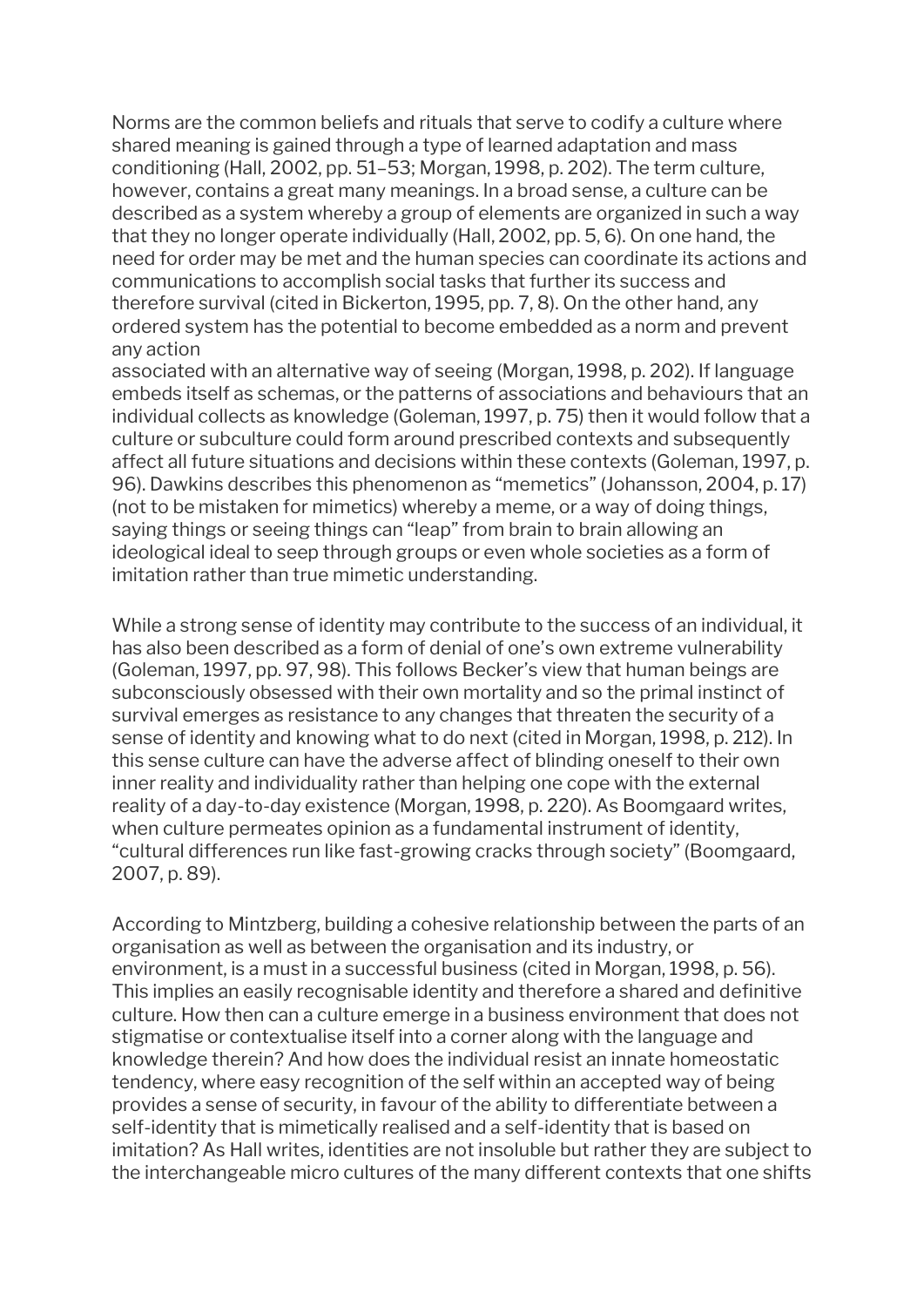in and out of in their own bigger picture (Hall, 2002, p. 110). What emerges is something relating to Bohm's idea of a "holoflux" as a new order of implicit entanglement (Bohm, 1981, p. 149) where every point is connected and thereby mutually constituted toward a kind of simultaneous macro and micro moving picture where an ideal artful self-management could potentiate a type of holofluxic phenomenon described by Sullivan as "glocalisation", or the "dynamic situatedness in both the local and the global – of being and becoming – both a reflective and generative part of the whole" (Sullivan, 2006).

## **Translating Interpretation**

Effective translation and interpretation as a bridge between art and business has, in my view, been one of the overriding objectives of the arts manager. Where culture, norms, and schemas become a kaleidoscope of shifting identities in a nexus of moving contexts, the meanings of the words and the individuality of interpretation would undoubtedly be continuously changing also. Maintaining effective communication therefore would depend on the situational identities of the communicators within a given cultural setting, context, or circumstance and their ability to remain aware of and in effect translate the inferences of the language being used in a particular moment. Gadamer writes that when a person lives in a language, he or she is filled with the sense of an "unsurpassable appropriateness" (Gadamer, 1999, p. 402) of the words used for a particular subject matter since the adequacy of a word is judged solely by the speaker's knowledge of the thing it refers to. The familiarity of a word in one's personal understanding would make the same word in a different language incapable of naming something equally well. Gadamer suggests a kind of interpretive paraphrasing is required for effective translation and offers the poem as an example of this (Gadamer, 1999, p. 402). Arnheim describes this on a more simultaneous sensory level as "isomorphism" (Arnheim, 1966, pp. 36, 68) whereby assimilation can be achieved between differing media by the relationship created with the thing through the senses. He argues that this acoustic knowing is achieved through musical and artistic training that teaches a person how to see and hear in unity and thus receive a fuller experience, as well as deliver more acutely expressed communication (Arnheim, 1966, p. 67).

Many people would argue that art *emits* its message and that the information the viewer receives is perpetually contestable (Gadamer, 1999, p. 401). An artwork is most often the residue of an artist's journey and therein ceases to become just an object. It becomes the physical evidence of an inexplicable experience that will forever remain unique to the artist's individual life conditioning (Ibbotson, 2008, p. 129). Its meaning for a different audience or viewer therefore can only be that which the viewer is able to interpret without the exactness of the same journey and the same self. This argument could also be applied to poetry where many poets, including Poe and Yeats, agree that poetry is written with a "suggestive indefiniteness", or "for the ear" so that an instantaneous, albeit highly individual understanding can take place that would not happen by being too literal (McLuhan & McLuhan, 1988, p. 50). This infers an acceptance among the art world, that meaning can only be suggested and that the audience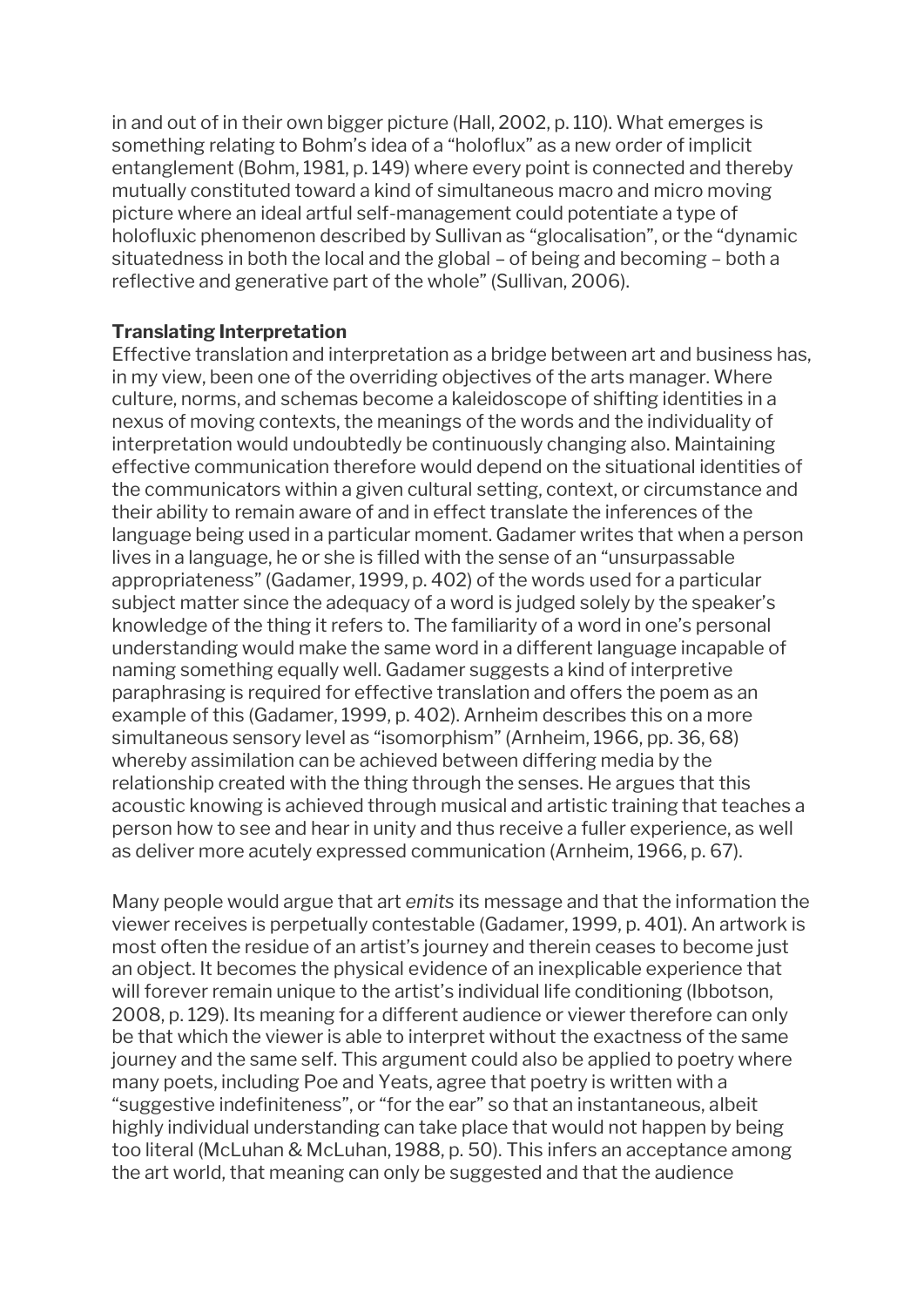completes a communication. Clare Morgan, in her work bridging poetry and business, notes that Keats describes this as having a "negative capability" (Morgan, 2010, p. 37) when one becomes comfortable with uncertainty.

In the language of business, terminology and communications are tightly defined and regulated in order to improve efficiency. Rampant jargon and buzzwords are rarely questioned and there exists an "across the board mentality" (Morgan, 2010, p. 2) as opposed to individuality and ambiguity. It harkens the machine model of efficiency where the robotic ideal is one of detachment and hierarchy, and where fact and reason imply certainty. However, Morgan describes the downfalls of this as encouraging a tendency toward the "pinning down" of concepts and an inability to be situational which make an open-ended approach to survivability more difficult (Morgan, 2010, p. 2). Morgan takes poetry into the corporate world as a tool that "uses language to get beyond language" (Morgan, 2010, p. 53) by simultaneously inhabiting both logical and non-logical structures. She argues that effective decision-making can be greatly enhanced by helping to improve confluence between left and right hemispheres and describes the formal properties of the poem as meter and measure, images and metaphor, rhyme and sound patterns, shape and emphasis. We humans tune into these properties by

listening, looking, feeling, imagining and reading which she says encourages subtlety in a person's knowledge (Morgan, 2010, p. 57). A poem, therefore, requires one to modify how they work out what something means: "by its very nature, the poem is throwing things up that delay the pinning down you'd usually do quite swiftly" (Morgan, 2010, p. 58). It is this delay, according to Amabile (Johansson, 2004, p. 112), that is needed to get over the reactionary judgements that result from conditioned thought patterns created by habitual behaviour in an organised workplace.

*If the province of the businessman (and businesswoman) is as large as all external reality, then the province of the poet is as large as the world of internal reality within us all. The life of action vs. the life of contemplation … between doing and knowing* (cited in Morgan, 2010, p. 1, brackets added).

This quote from the forward of Morgan's book is by John Barr, a high-ranking businessman with an interest in poetry, and it helps to ratify the idea of an art world and a business world as not separate, but two cultural aspects of a whole human realm that embodies the inner (individual) self and an outer (collective) shared environment. The type of language used by artists and within artistic contexts is based on a quieter, more contemplative thought process where meaning is open to controversy and multiplicity (Morgan, 2010, p. 2). The type of language used in the world of business, by contrast, is based on predetermined meaning that does not account for the sensory influences of an individual, but rather an accepted group interpretation which Ibbotson describes as "necessary for community, but fatal for communication" (Ibbotson, 2008, p. 114). Gusdorf views the act of speaking itself as the expropriation of the inner self because of the degree to which language directs consciousness and "imposes the discipline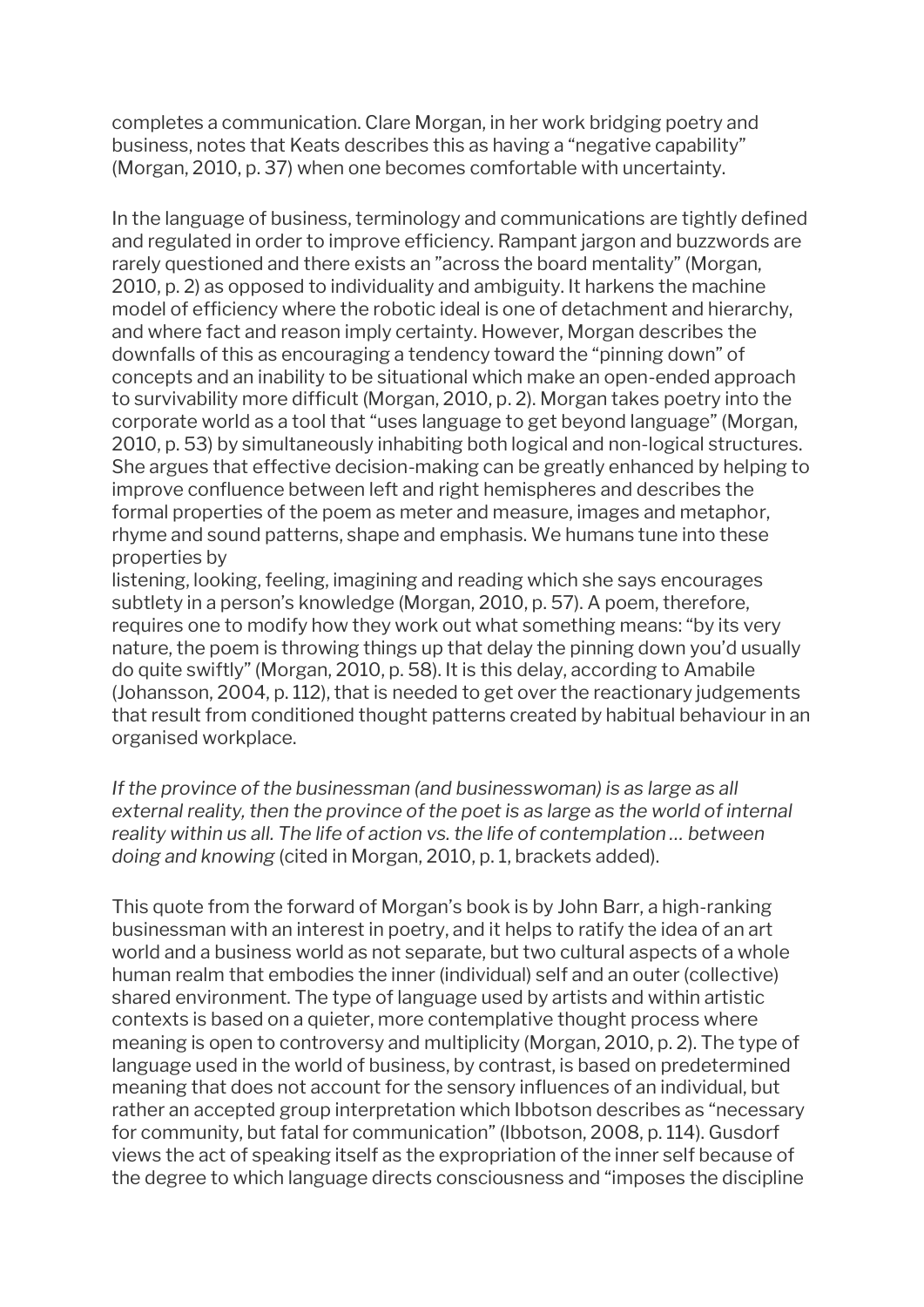of exteriority" (McLuhan & McLuhan, 1988, p. 115). However, if meanings and interpretations happen only insofar as they relate to the hearer's own experience (Gadamer, 1999, p. 442; Greenleaf, 1977, p. 18) rather than as the groundless abstracted figure of the dialectic (McLuhan & McLuhan, 1988, p. 9), and taking into account the role of context and circumstance as discussed earlier, then even the more conventionalised jargon will carry some measure of inner and situational colourisation.

Active Arts Management as effective translation under a tetradic model therefore appears to hinge on three key factors: an awareness of the infinite associations that an individual can bring to a communication, the role of contextual identity in an interpretation, and an acceptance of ambiguity as a form of "rational irrationality" (Guillet de Monthoux et al., 2007, p. 6) where logic and reason are not discarded, but devoid of the hegemonic assumption that they should not include the intuitive subtleties of the human being as a sort of aesthetic knowledge that affords a healthier perspective.

## **Arts Management Going Forward**

Arts Management may well already be an outdated term as the idea of employing reciprocal and creative leadership methods is no longer associated solely with the arts. As Pink writes:

*We are entering a new 'conceptual' age that is animated by a different form of thinking. It is one that prizes 'high concept' and 'high touch' aptitudes. High concept involves the capacity to detect patterns and opportunities, to create artistic and emotional beauty, to craft a satisfying narrative, and to combine seemingly unrelated ideas into something new. High touch involves the ability to empathize with others, to understand the subtleties of human interaction, to find joy in one's self and to elicit it in others and to stretch beyond the quotidian in pursuit of purpose and meaning* (Pink, 2005, pp. 2, 3).

Pink's quote positions his argument in the wider world of business and global economy as a result of greater right hemisphere activity rather than within the arts industry. Pink describes three main reasons why this shift toward a Conceptual Age is occurring: the outcome of a consumption-gone-mad awareness resulting in a renewed search for meaning, the loss of routine jobs from the West to the East which has upped the ante for specialisation and entrepreneurial pursuits in Western societies, and lastly because human beings must now embody all the things computers cannot do to avoid total automation take-over (Pink, 2005, pp. 30, 36, 53). The ideological pursuit of financial wealth has not only potentially provided the necessary coercion for a new search for meaning, self-realisation and fulfilment, but has also rearranged the cultural and class patterns of the world to some extent (Florida, 2004, p. 8; McLuhan & McLuhan, 1988, p. 80). It remains to be seen how resistant the various phonic societies and acoustic modes of perception in Eastern cultures will be towards the growing influx of machine model jobs and their respective extensions.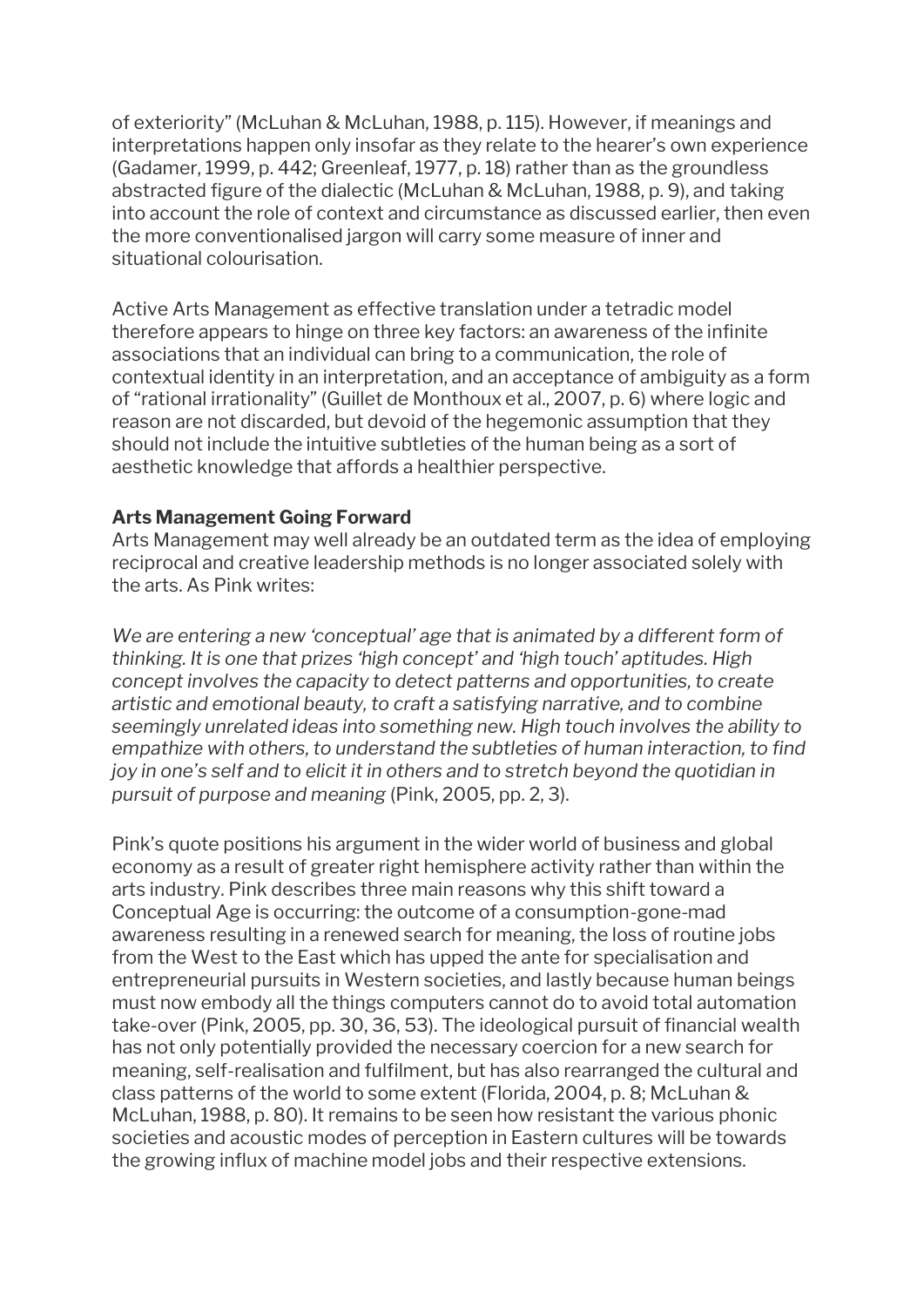Arts Management, therefore, becomes more of an allegorical term that describes literally how the arts are to be managed, but metaphorically how greater left and right hemisphere interaction can be the impetus for maintaining an organic way of knowing. In the words of Ibbotson, "management is not science, but art. It is art in the sense that it needs to be practiced with the full self: with heart, mind and soul aligned" (Ibbotson, 2008, p. 3). Ibbotson explains the creative process as fundamentally the same whether you are producing an artwork or developing theories of subatomic physics: you come to a place where only your imagination can offer a glimpse into new possibilities (Ibbotson, 2008, p. 5). In today's Creative Age more imaginative associations are being made between the natural environment, science, and technology (Johansson, 2004, p. 32).

This rise in "intersectional thinking" (Johansson, 2004, p. 22) is described by Johansson as a result of three main theories: greater global mobility and a blending of cultures, audiences, and businesses around the world, an interdisciplinary and historical convergence in science where past eras have figured out the pieces which are now being put together with more collaboration between fields, and the "leap of computation" which is resulting in an exponential increase in international communications and social networking opportunities (Johansson, 2004, p. 22). Johansson offers cultural diversity as a key element in escaping imposed viewpoints, or stagnant norms (Johansson, 2004, p. 46), and says that people who speak multiple languages tend to show greater levels of creativity because of the wider range of associations and varied perspectives that different languages can capacitate (Johansson, 2004, p. 47).

This supports Gadamer's notion of a "hermeneutical scandal" (Gadamer, 1999, p. 402) whereby the conceptual character of all understanding is the indissoluble unity of language and thought and therefore one cannot understand a foreign language when imprisoned in the singularity of their own. Johansson also argues that the intersectional mind is one that can maintain an ability to break out of established patterns of thought and which is capable of a kind of independent thought process that sees beyond and around the "single-disciplinary incrementalism" that occurs inside one way of seeing (Johansson, 2004, pp. 50, 52). As discussed earlier in cultural terms, Johansson says people and organisations alike can become embedded in a value network made of unyielding processes and procedures that only continue to build upon themselves and in doing so, essentially kill any attempts to break out of them (Johansson, 2004, p. 152). Leaders of highly successful corporations such as Paul Maeder believe increasingly that our educational systems, mentors, and out-dated organisational leadership may also be falling victim to offering expertise based on hegemonic assumptions (cited by Johansson, 2004, p. 49) and are therefore advising students and employees to always question the boundaries of their learning. Single-disciplinary incrementalism is referred to by Pink as "L-Directed thinking" and "R-Directed thinking" (Pink, 2005, p. 26) whereby left hemisphere approaches to things yield toward left hemisphere results and right hemisphere approaches yield right hemisphere results. It would follow then that a more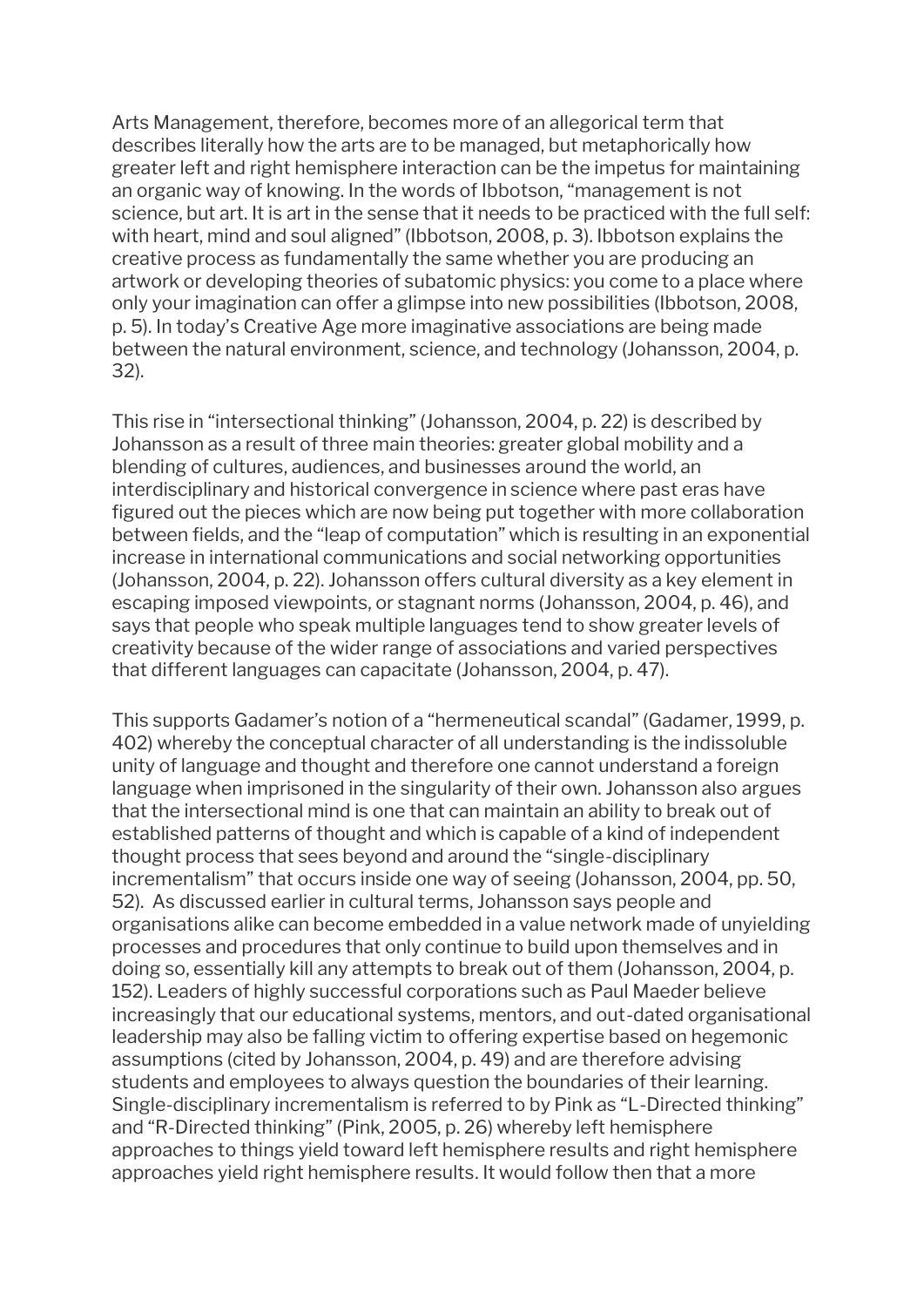mimetic culture could emerge under McLuhan's tetradic model of ensuring constant flexibility between both hemispheres and that Arts Management, as the self-maintenance of this ideal could become a way of life.

## **Acoustic Reciprocity in a Conceptual Age**

Acoustic Management, in my view, better describes a Western management ideal, however I hesitated pairing acoustic with management in the title of this section as I now feel that the word management implies a hegemonic assumption toward hierarchy and machination. Acoustic reciprocity feels more suited to a kind of semantic release in a potential future of greater negative capability. In order to draw the concepts of this essay into current practice, I am compelled to examine what a working environment might look like through the tetradic lens of a new ideology based on creativity. Is business in a Conceptual Age just organised art? If so, how does art become organised without adhering to an ordered state?

At Creative New Zealand's 21st Century Arts Conference, where I had the privilege to work in 2010, many of the discussion topics hinged on paradoxical ideas such as encouraging and managing risk and basing a strategic plan on the ardour and ethereal purpose behind the art. The Morris Hargreaves McIntyre consultancy of the United Kingdom has been a big contributor to the work of Creative New Zealand in the development of arts organisations through both the individual Move on Up programmes and the shared environment of annual conferences. The Seven Pillars concept, although problematic in its linear sounding title, is a method introduced by Morris Hargreaves McIntyre that has proven to be one of the most effective means for successfully integrating quantitative and qualitative methods towards measurability in the arts (McIntyre & Morris, 2008).

Although initially I felt that measuring art in a conventionalist conference setting was

another potentially futile left hemisphere dominated mistake, I found that the kinds of questions asked by this concept did not impose final answers and formal constructs in the mind as its title suggests. Instead these questions induce a comprehensible compromise between visual and acoustic characteristics that make the dynamic organisation of the arts a real possibility. I therefore look at the Seven Pillars concept as a way to measure success in the arts, as well as a study by Amabile (Amabile, Schatzel, Moneta, & Kramer, 2004) that looks at qualitative measurability of creativity outside the arts.

During my internship at Creative New Zealand, I observed several paradoxical situations both in the office and in the conference setting. In the context of the office, meetings often took place around a small, impersonal black box on the table and yet there was humour, love, and respect emanating through it by means of Māori waiata, warm introductions for new employees, and praise for those employees who had achieved noteworthy personal and creative goals; strict protocol and careful wording were highly monitored in any public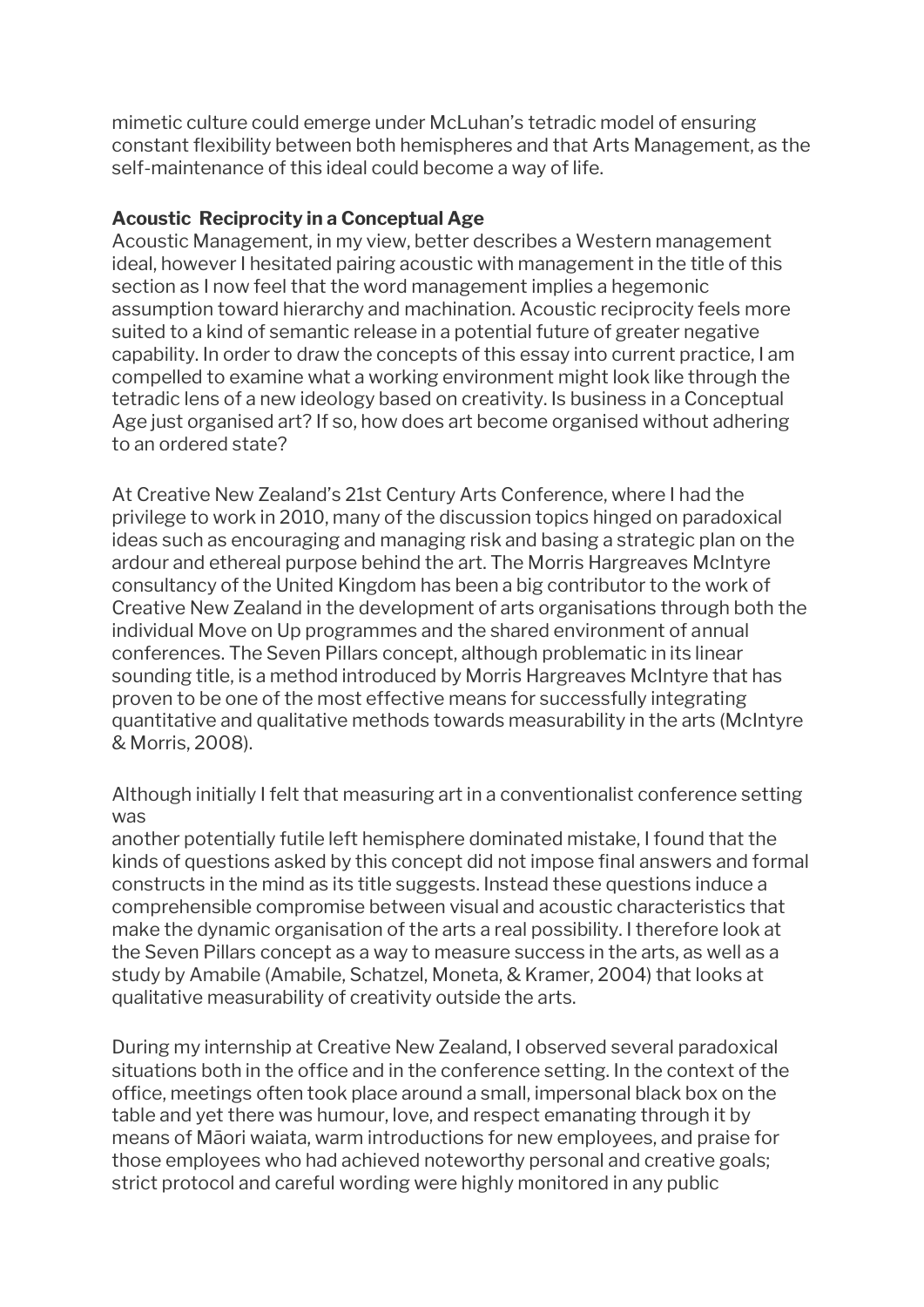documentation or communications because of the often eggshell existence of government in the public's eye, however the in-office informal displays of caring camaraderie and empathetic support for unlucky arts funding hopefuls did not reflect this outer persona.

At the conference I observed a conventional conference framework of power point presentations, flip charts, and rigid schedules coinciding with unconventional ideas of abandoning typical marketing practices, emotional and personal stories of growth, rolled up sleeves, and the opting for more intimate and inclusive circular seating arrangements rather than one person talking to a facing crowd. As an artist I was initially unconvinced that the arts could be advanced in this context, and while I believe the future aesthetics and flow of the conference could bend a little more towards artistic chaos and surprise, I was able to dismiss my scepticism after listening to the content.

The Seven Pillars concept emerged around the turn of the twenty-first century as one of the first methods that could place the integrity of art at the centre of the organisation whilst implementing quantitative measurements of growth and success (McIntyre & Morris, 2008, pp. 4, 5). It introduces seven categories that require further development and individualisation by each organisation that chooses to use this method. The seven categories are: *vision-led*, which seeks to articulate the originating artistic vision or purpose, *brand-driven* which outlines an ethos or culture that an organisation chooses to live by, *outcomeoriented* which focuses on impact as a measure of success rather than merely numbers and dollars, *inter-disciplinary* where autonomy and connectivity are simultaneous, *insight-guided* which re-considers the needs of the audience as a group of individuals rather than lumped segments, *interactively engaged* where art is taken off its pedestal and placed back in the hands of the people, and finally *personalised* which examines ways to include and maintain the humanity in both the art and the organisation (McIntyre & Morris, 2008, p. 5).

In a report about creativity in the workplace Amabile and her colleagues looked at a corporation that lay outside the arts industry (Amabilie et al., 2004). They argue that the leaders of an organisation can build a perceived culture that encourages creativity based on three main components: respectful autonomy, inclusive and open-minded communication, and situational attention to developments. The reciprocated attitude of employees as a result of this kind of environment, they deduced, would be one based on intrinsic motivation which in turn is an exponential ingredient to the ultimate success of any organisation (Amabile et al., 2004, p. 28). In my view, these three components aid the practical integration of an organic way of knowing into a more glocalised organisational culture.

Respectful autonomy implies the encouragement of individual ideas and a lack of hierarchical constructs, open-minded and inclusive communication indicates a lack of bias and an awareness of the individuality and open-endedness of a communicator's position, and situational attention to developments infers a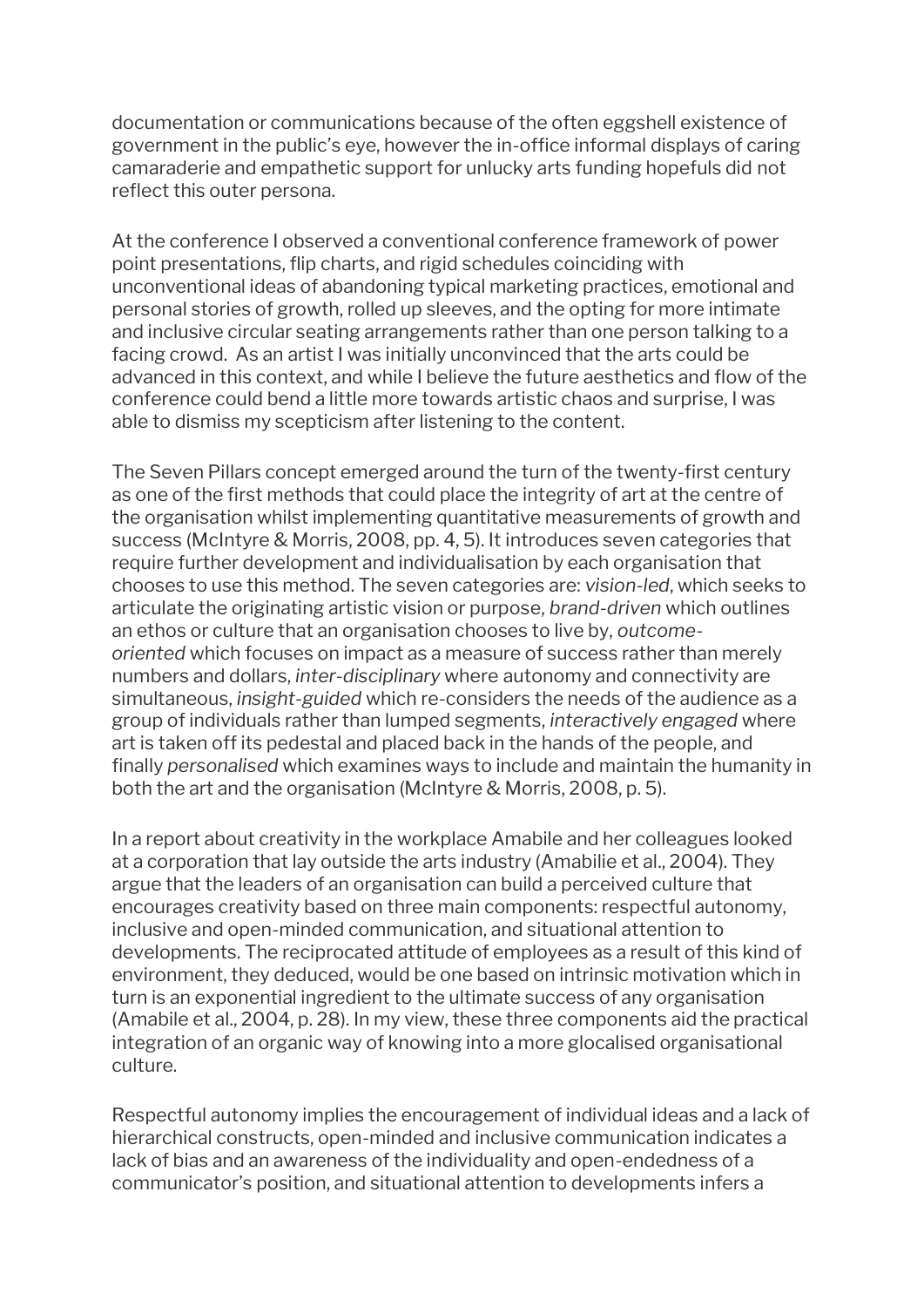more qualitative and considerate approach to problems or change rather than implementing across-the-board policies. While this kind of a management philosophy may not be conducive to simplifying an identity, it seems possible, following Bohm's notion of the "holoflux" and Morgan's "holographic organisation" (Morgan, 1998, pp. 97, 100) that a culture could emerge which is not a completed whole, or the sum of its predesigned parts encouraged under a machine model, but rather an active whole where the parts reflect the nature of a whole that is in constant relation to each individual part. Hence simultaneity and connectivity may exist in harmony with autonomy and individual expression or creativity.

Thus the notion that creativity, or a mimetically realised ability, exists only when tangibly evidenced in the physical world is dissolved (Shapero, 1989, p. 191). Instead creativity ceases to become a commodity, or a reason to hire someone, but rather the naturally crafted fabric of the self that in turn aids a fluid and adaptable culture. The diasporic tone of "business as organised art" does not therefore indicate further indoctrination of left hemisphere domination over the arts, but the idea that under a tetradic ideological existence, order and chaos create a unified whole. That is, business and art are fundamentally the same because they are implicit in the whole of humanity. Like the Balinese who say "we have not art, we do everything as well as possible" (McLuhan & McLuhan, 1988, p. 103), art itself may be reabsorbed into society so that people may practice an artistry in everyday life. Once a balanced awareness of this concept is established, the alphabet itself, being born of imaginary things, could be seen as one of the most influential works of art in history.

## **Conclusion**

In summary, through the topic of language as an innate and infinite source from which all extensions of humanity flow, the idea of Arts Management as a kind of active translation between business and art expands into a much bigger and metaphorical idea of Arts Management as the act of maintaining left and right hemisphere interaction and therefore a mimetic way of knowing in a creative and conceptual ideology. Although human beings learn and further the success of a civilisation through assimilation and homeostasis, these tendencies can become problematic when the fluidity of dynamic coercion between order and chaos stagnate in the form of hegemonic assumption and embedded norms. As Zubiri writes "things will be very different when the logos, as an instrument of human social intercourse, is principally used to convince or persuade others. When the is of conversation becomes the is of things" (cited in McLuhan & McLuhan, 1988, p. 36). In this capacity language, and the multifarious interpretive aspects that serve to unify it, reflects the complex and potentially problematic systems that have formed past and present ideologies in Western societies. As a human condition, it therefore permeates the micro-ideologies within a singular organisation regardless of its relationship with the arts.

Under McLuhan's nomenclature, visual and acoustic space help to explain the ironic notion of how human beings have gained consciousness of the senses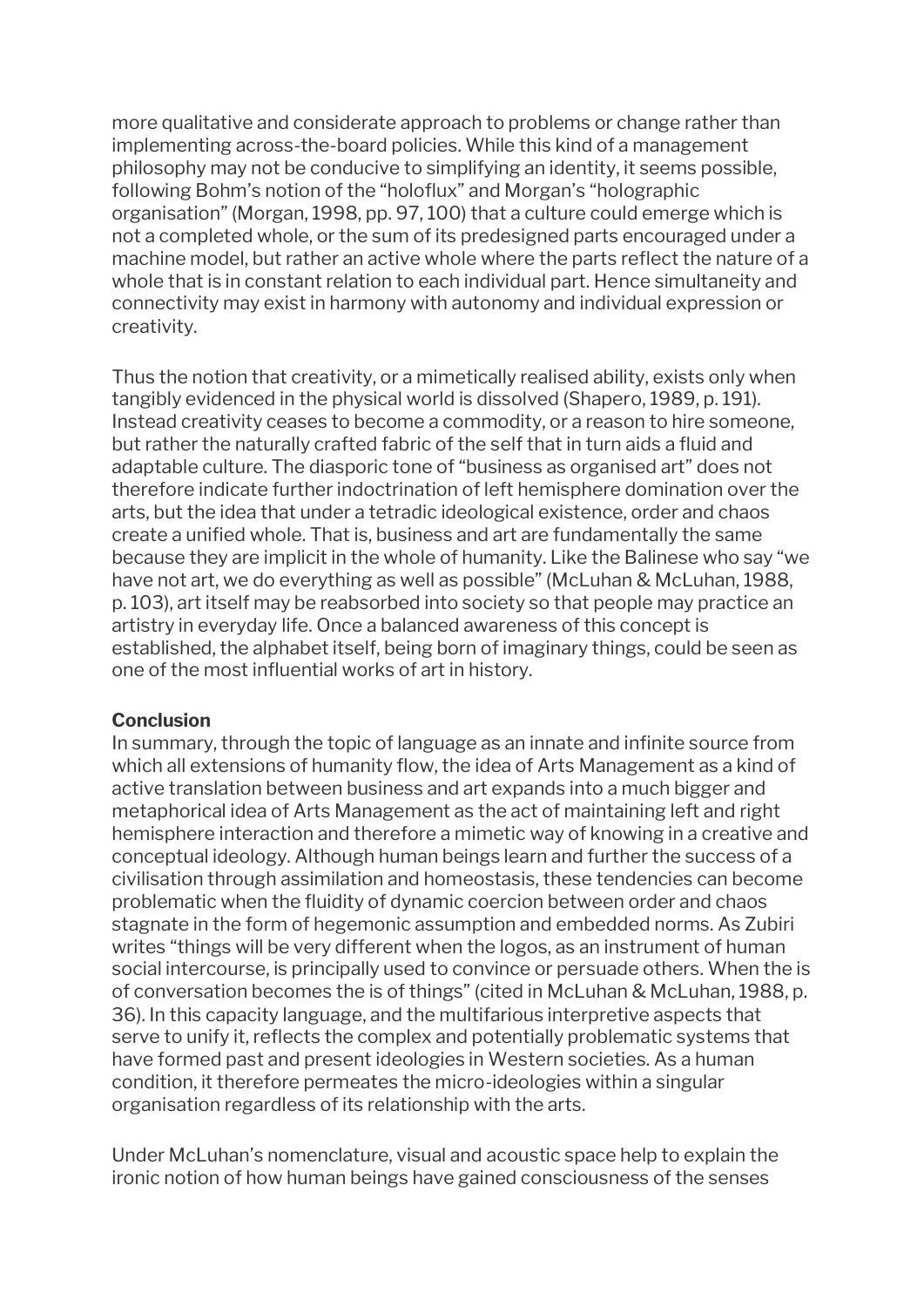through the objectified Platonic ideal of a formulaic alphabet which has led to its own tipping point of a mimetic coercion by the senses. This perpetually dynamic coercion is reflective of the yin and yang unity of opposites whereby the need for orderly categorisation by the left hemisphere is in constant negotiation with the simultaneous sensory syntheses achieved by the right hemisphere. The perceived separation of the hemispheres has resulted in an impoverished understanding of the more spatial notion of figure and ground as interaction between all interpretations. As McManus writes "however tempting it is to talk of right and left hemispheres in isolation, they are actually two half-brains, designed to work together as a smooth, single, integrated whole in one entire complete brain" (cited in Pink, 2005, p. 25).

This translates into many of the paradoxical concepts involved in managing the arts such as measuring the immeasurable and the organisation of chaotic elements. However, as we enter an age of greater creativity and intersecting associations, these concepts have become relevant and applicable in areas outside the arts. Left-hemisphere dominant, conventionalist corporations that have historically embodied a hegemonic machine model are now introducing poetry, among other things, as a tool towards encouraging greater right hemisphere activity in the workplace. The capacity for translation as a kind of interpretive paraphrasing between different languages and cultures could potentially aid the unification of an increasingly multi-cultural world.

Florida's Creative Age describes the transformation of whole cities and countries because of the realised value of creativity. In tandem with Pink's notion of a Conceptual Age where a new era is dawning out of the coercive stasis of at least a decade's worth of meaningless consumption, there is a collective increase in acceptance and therefore activity in peoples' creative abilities which is potentially culminating as a worldwide right hemisphere renaissance and an entire ideological shift. Integration of these concepts into an idealistic, or tetradic organisational leadership ability within a workplace would appear to hinge not only on the ability to translate movable interpretations, but also the artful management of a self identity based on a mimetic and autonomous way of seeing. The definition of management therefore must cease to embody a hierarchical nature and instead become a kind of reciprocal group culture consisting of flexible structures in a simultaneous holographic whole where embedded norms are eradicated through intrinsic creativity and inclusive and open communications.

Ironically, systems produced from extremely visually biased technical data are creating *unsystems* and increased opportunities for uncontainable and chaotic elements to flourish through the rapid exchange of multiple meanings (McLuhan & McLuhan, 1988, p. 239). As McLuhan writes, "it is no longer about finding fixed answers, but rather the ability to question and interpret in the proper way and place" (McLuhan & McLuhan, 1988, p. 239). It is about the glocalised notion of artful self-management for the sake of the whole and an acceptance of ambiguity as a necessary ingredient for coercion. Art and business cease to be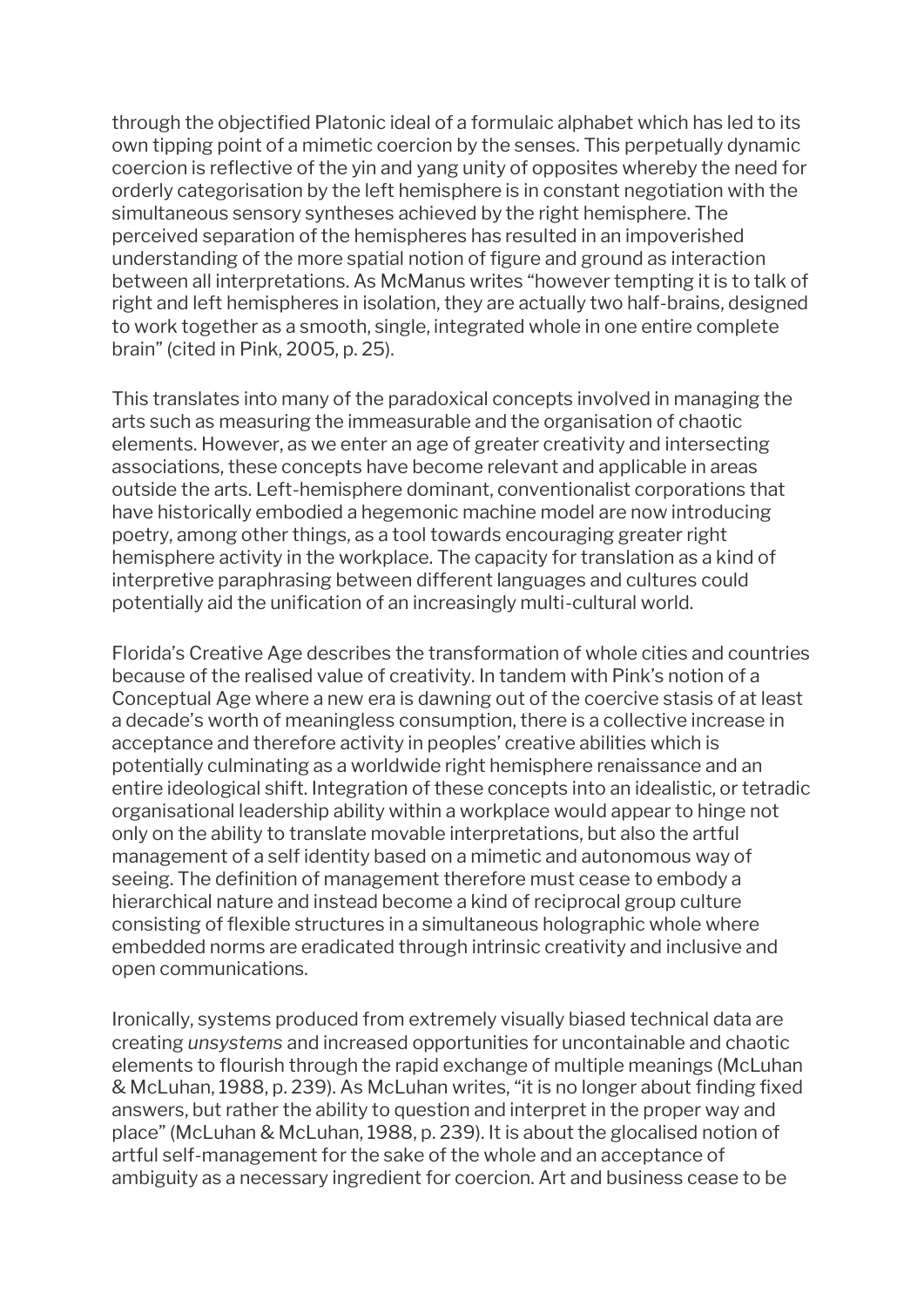two opposing segmented parts, but an action and response relationship in a constantly negotiated environmental flux. This supports Arnheim's belief that art is not for the privileged few, but a natural activity of every human being (Arnheim, 1966, p. 337). Incorporating it into the everyday micro-ideologies of work, education, and personal identity therefore has the potential to produce mature, complete and happy people (Arnheim, 1966, p. 337).

I conclude with a quote by Gadamer that I feel adequately positions the arguments in this essay:

*Language is not its elaborated conventionalism, nor the burden of pre-schematization with which it loads us, but the generative and creative power to unceasingly make this whole once again fluent (Gadamer, 1999, p. 549).*

## **References**

Amabile, T. M., Schatzel, E. A., Moneta, G. B., & Kramer, S. J. (2004). *Leader behaviors and the work environment for creativity*: Perceived leader support. Boston: Harvard University.

Arnheim, R. (1966). *Toward a psychology of art*. Berkley: University of California Press.

Bathurst, R. J., & Monin, N. (2010). *Finding myth and motive in language: A narrative of organisational change*. Journal of Management Inquiry, 19(3), 262–272.

Bickerton, D. (1995). *Language and human behavior*. Seattle: University of Washington Press.

Bohm, D. (1981). *Wholeness and the implicate order*. London: Routledge & Kegan. Boomgaard, J. (2007). *Talk to the hand: On the art of listening in a time of talking*. In M. Schavemaker & M. Rakier (Eds.), *Right about now: Art & theory since the 1990s* (pp. 86–90). Amsterdam: Valiz Publishers.

Carpenter, E., & McLuhan, M. (1960). *Acoustic space. In Explorations in communications* (pp. 65–70). Boston: Beacon Press.

Florida, R. (2004). *The flight of the creative class* (1st ed.). New York: **HarperCollins** 

Publishers Inc.

Gadamer, H.-G. (1999). *Truth and method* (J. Weinsheimer & D. G. Marshall, Trans. 2nd revised ed.). New York: The Continuum Publishing Company.

Gladwell, M. (2000). *The tipping point: How little things can make a big difference*.

Boston: Little, Brown and Company.

Goleman, D. (1997). *Vital lies, simple truths: the psychology of self-deception*. London:

Bloomsbury Publishing.

Greenleaf, R. K. (1977). *Servant Leadership: A journey into the nature of legitimate*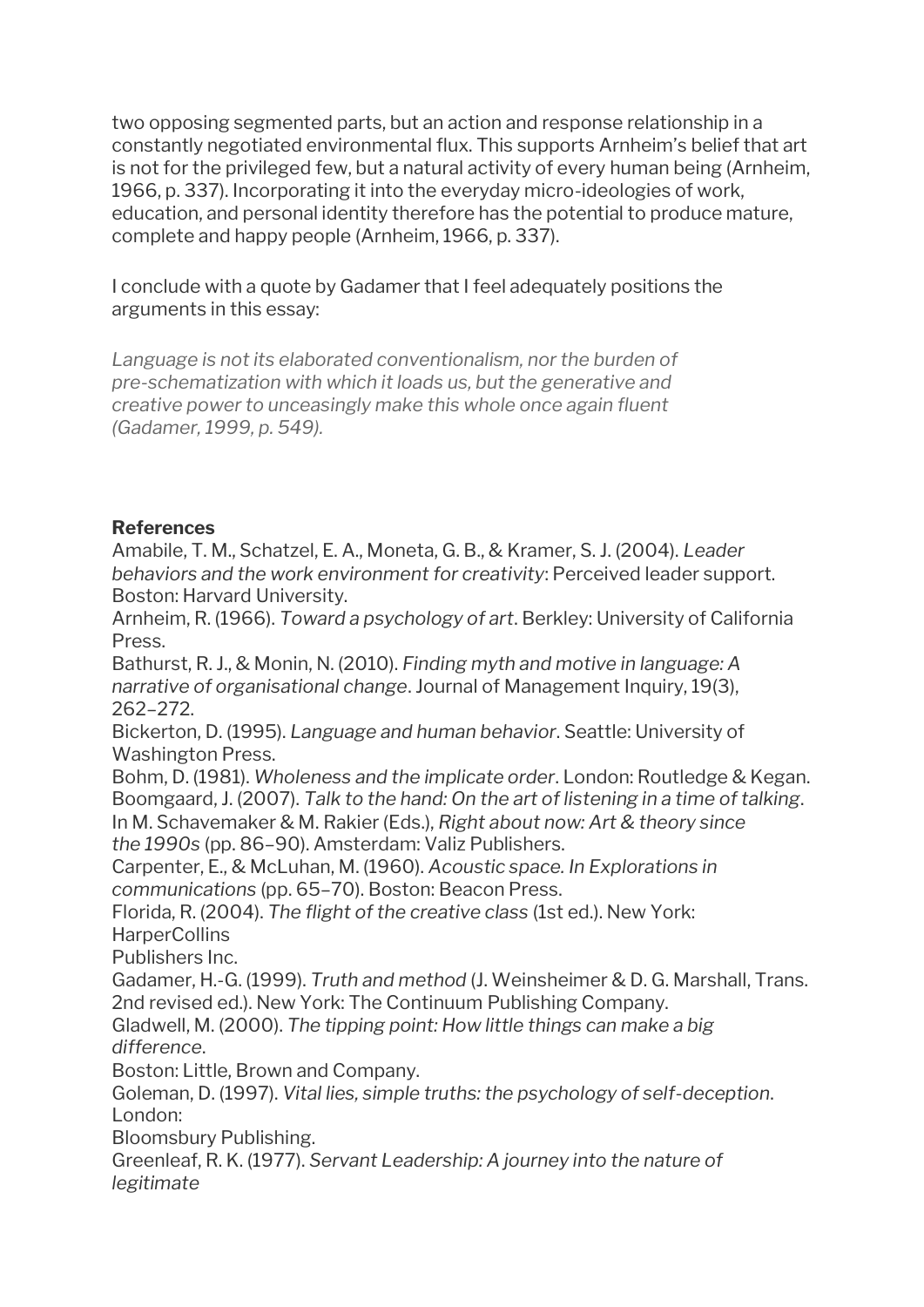*power and greatness.* Mahwah, NJ: Paulist Press.

Greiner, L. E. (1972). *Evolution and revolution as organizations grow*. Harvard Business Review(50(4)), 37–46.

Guillet de Monthoux, P., Gustafsson, C., & Sjostrand, S.-E. (2007). *Leadership in fields of flow*. In P. Guillet de Monthoux, C. Gustafsson & S.-E. Sjostrand

(Eds.), *Aesthetic leadership: Managing fields of flow in art and business* (pp. 3– 12). New York: Palgrave Macmillan.

Hall, B. J. (2002). *Among cultures: The challenge of communication*. New York: Harcourt College Publishers.

Ibbotson, P. (2008). *The Illusion of Leadership; Directing creativity in business and the*

*arts*. Hampshire: Palgrave MacMillan.

Johansson, F. (2004). *The medici effect: Breakthrough insights at the intersection of*

*ideas, concepts and cultures*. Boston: Harvard Business School Press.

Lindqvist, K. (2007). *Eros and Apollo: The curator as pas-de-deux leader*. In P. G.

d. Monthoux, C. Gustafsson & S.-E. Sjostrand (Eds.), *Aesthetic leadership: 33*

*Managing fields of flow in art and business* (pp. 250). Stockholm: Palgrave Macmillan Ltd.

McIntyre, A., & Morris, G. (2008). *Insight Required*. Manchester.

McLuhan, M., & McLuhan, E. (1988). *Laws of media: The new science*. Toronto: University of Toronto Press.

Morgan, C. (2010). *What poetry brings to business*. Ann Arbor: The University of Michigan Press.

Morgan, G. (1998). *Images of organisations*. Thousand Oaks: Sage Publications Inc.

Pick, J. (2005). *Defender of freedom: The supreme importance of the arts manager*.

Kenmore: University of Buffalo.

Pink, D. H. (2005). *A whole new mind: Moving from the information age to the conceptual age*. New South Wales: Allen & Unwin.

Shapero, A. (1989). *Managing professional people*. London: Collier Macmillan. Sullivan, S. (2006). *Conceptualising glocal organisation: From rhizomes to E=mc3 in*

*becoming post-human*. Paper presented at the Metaphors of Globalization: Mirrors, Magicians and Mutinies. Retrieved 01/12/10,

# **Glossary**

**Acoustic space** – the sensory elements of understanding in language.

**Aristotelian causality** – based on the idea that only that which had a cause could be explained. However, under the four causes (material, efficient, formal, final) what began as a more left and right hemispherical balance of soft and hard components came to be misinterpreted in left hemisphere terms as an efficient linear series toward an end-point. The four causes were considered parallel to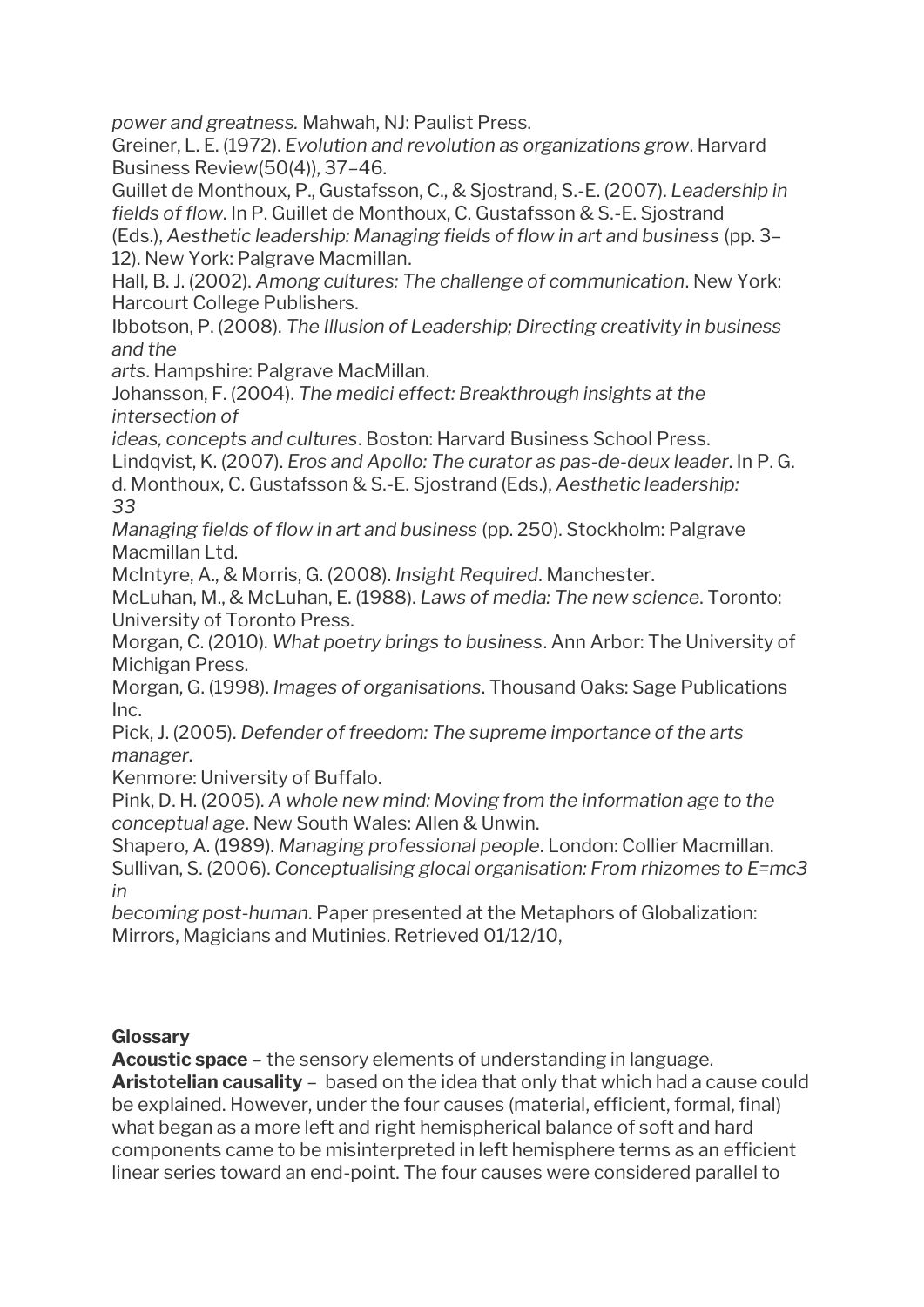the four levels of interpretation of scripture by medieval grammarians (McLuhan & McLuhan, 1988, p. 88).

**Autopoesis** – the theory of evolution of the natural world.

**Dynamic** – of or relating to energy or objects in perpetual motion.

**Entity** – something that has a real self-contained existence.

**Flow** – incorporating the senses into the way an organisation is managed to encourage fluidity.

**Flux** – continuous change, passage, or movement.

**Glocalisation** – the interrelatedness of both the local and global whole.

**Hegemony** – the preponderant influence or authority over another; the process and influence of stigmatisation.

**Hermeneutics** – means interpretive; is a branch of philosophy concerned with human understanding and the interpretation of reality.

**Historical sense** – a perception that the whole of the literature of Europe (from Homer up to now) and within it the whole of the literature of one's own country has a simultaneous existence and composes a simultaneous order.

**Holoflux** – the coexistence of an implicate (enfolded) and an explicate (unfolded) order within phenomena; the interchanges between group members and their effect on the dynamics of the group.

**Holographic** – a three-dimensional object produced by the reciprocal relationship

of the individual parts to the whole.

**Human condition** – the positive and negative aspects of existence as a human being supported in this essay as a result of an innate capacity for language.

**Homeostasis** – the instinctive preservation of the most favourable conditions for survival and well-being (Bickerton, 1995, p. 87).

**Ideology** – the body of ideas reflecting the social needs and aspirations of an individual, group, class, or culture.

**Innate** – inherent in the essential character of something.

**Interpretivism** – refers to the methodological approach of placing considerable emphasis on understanding human behaviour from the researcher's perspective. Interpretivists argue that positivist attempts to measure human behaviour are inadequate because they exclude the intersubjective and mimetic nature of the social world.

**Irony** – a difference between what you expect to happen and what actually happens.

**Isomorphism** – a structural similarity of configuration in different media. **Logos** – a term from ancient Greece denoting speech as understanding in relation

to both human reasoning and a universal intelligence.

**Mimetic** – an organic way of knowing; a synthesis of being and the world. **Nexus** – to bind.

**Nihilism** – the essence of nihilism lies in history and our belief that what has been believed is what has been real rather than the truth of being as remaining wanting; the obscuring of being by the potency of the real (McLuhan & McLuhan, 1988, p. 64).

**Perception** – the process by which organisms interpret and organise sensation